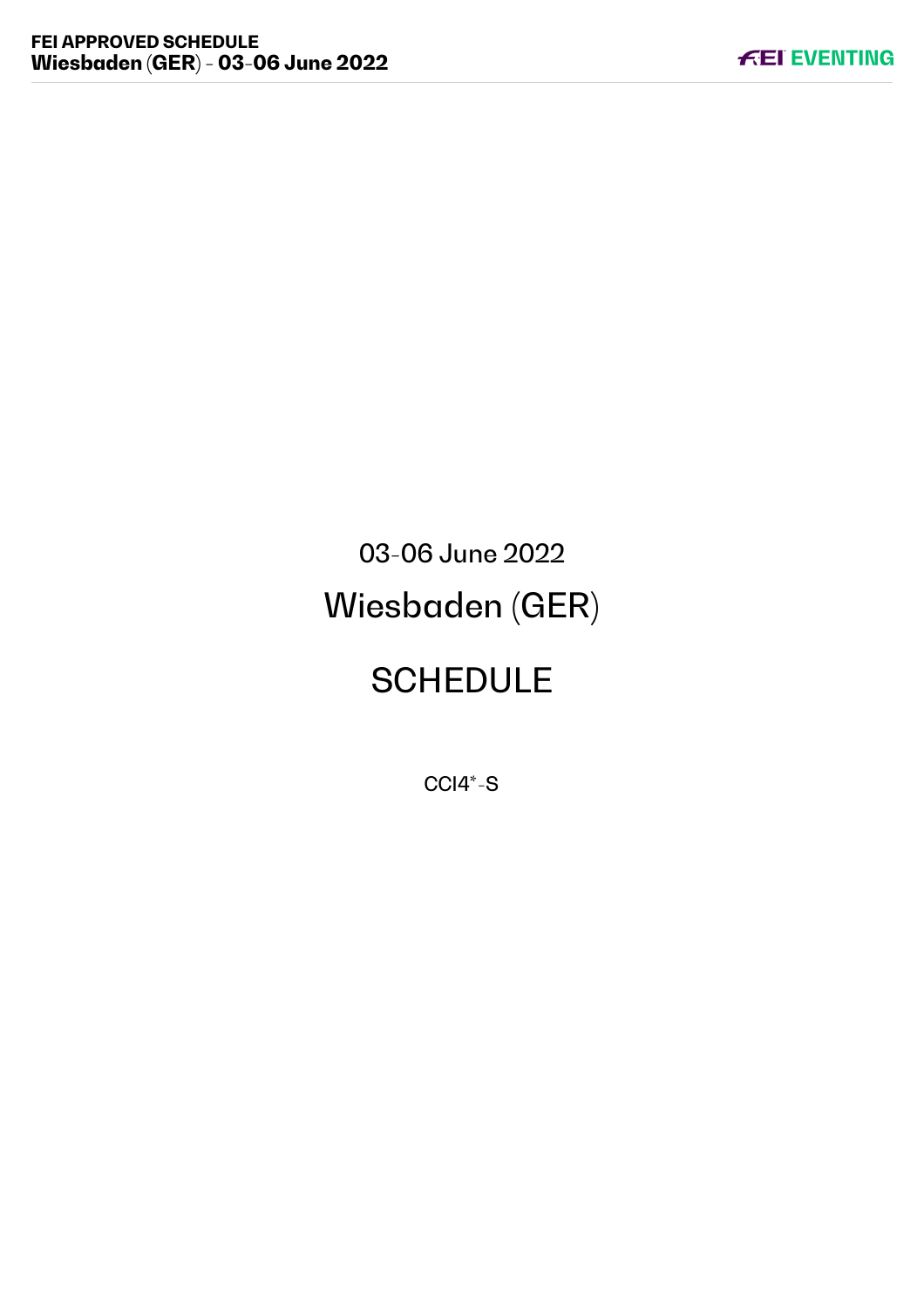## **I. DENOMINATION OF THE EVENT**

| Venue:                   | Wiesbaden                | NF: | <b>GER</b> |
|--------------------------|--------------------------|-----|------------|
| Date:                    | 03/06/2022 to 06/06/2022 |     |            |
| <b>Event Categories:</b> |                          |     |            |
| CCI4*-S                  |                          |     |            |

# **II. GENERAL CONDITIONS**

- FEI Statutes, 24th edition, effective 17 November 2021
- FEI General Regulations, 24th edition, effective 1st January 2020, updates effective 1st January 2022
- FEI Veterinary Regulations, 14th edition, effective 1 January 2018, updates effective 1st January 2022
- FEI Eventing Rules and its Annexes, 25th edition, effective 1st January 2020, updates effective 1st January 2022
- Equine Anti-Doping and Controlled Medication Regulations (EADCMR), 3rd Edition, effective 1st January 2021
- FEI Anti-Doping Rules for Human Athletes (ADRHA), based upon the 2021 WADA Code, effective 1st January 2021
- The FEI Policy for Enhanced Competition Safety during the Covid-19 Pandemic, effective as of 1 July 2020 and until further notice
- All subsequent published revisions/updates, the provisions of which will take precedence.

THE ANNEXE(S) IS/ARE PART OF THIS APPROVED AND SIGNED SCHEDULE AND MUST BE DISTRIBUTED TO ALL OFFICIALS AND NFs AND IS AVAILABLE TO OTHERS UPON REQUEST

Approved by the FEI, Lausanne, on 14 March 2022 (V1) , modified on 07 April 2022 (V2)

varior

Catrin Norinder FEI Director Eventing and Olympic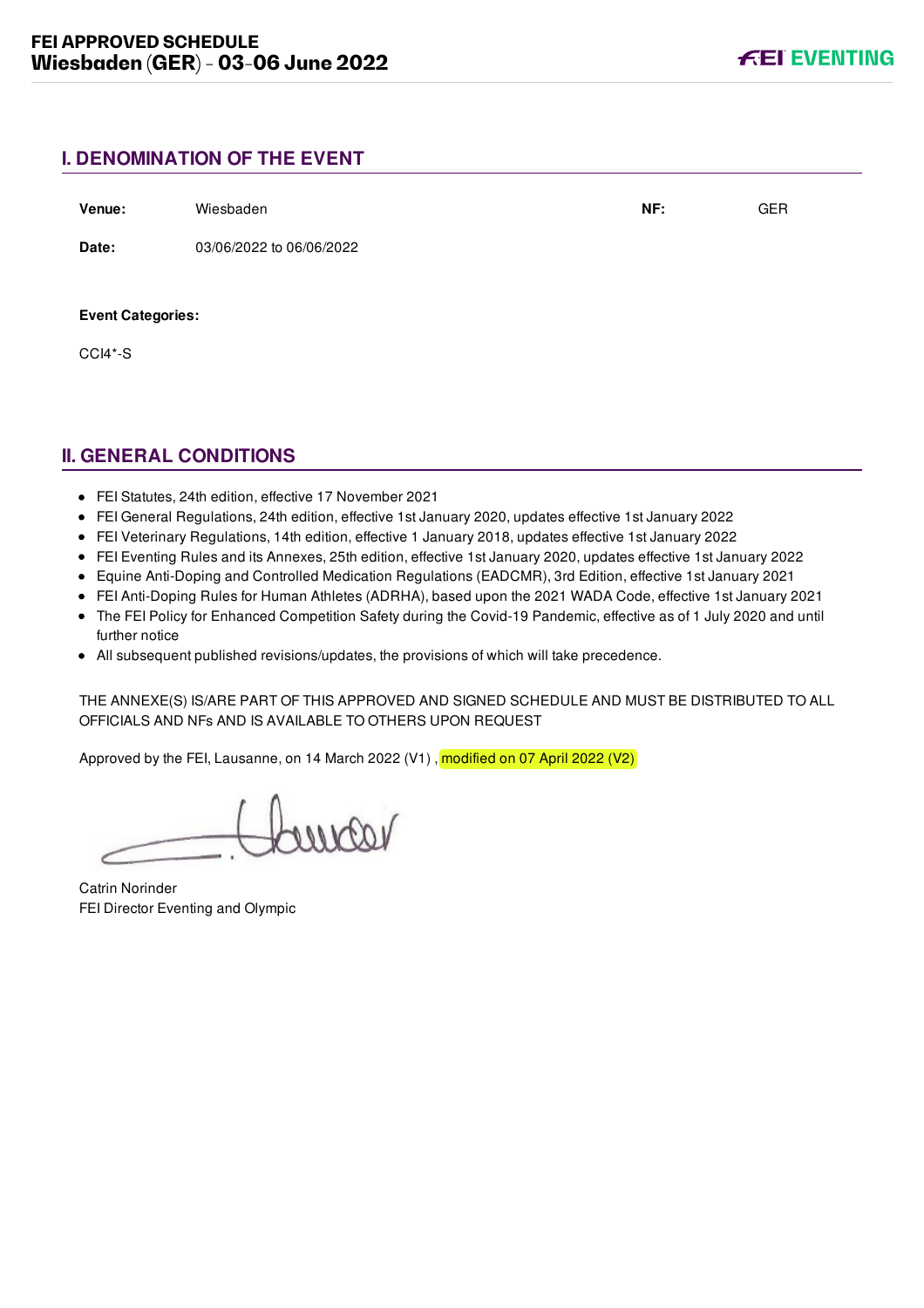# **Table of Contents**

| III. THE FEI CODE OF CONDUCT FOR THE WELFARE OF THE HORSE  4                                                                          |  |
|---------------------------------------------------------------------------------------------------------------------------------------|--|
|                                                                                                                                       |  |
|                                                                                                                                       |  |
|                                                                                                                                       |  |
|                                                                                                                                       |  |
|                                                                                                                                       |  |
|                                                                                                                                       |  |
|                                                                                                                                       |  |
|                                                                                                                                       |  |
|                                                                                                                                       |  |
| XI. LOGISTICAL, ADMINISTRATIVE AND TECHNICAL INFORMATION  18<br>13. LOCAL TRANSPORTATION & ARRANGEMENTS FROM HOTEL TO SHOWGROUNDS  20 |  |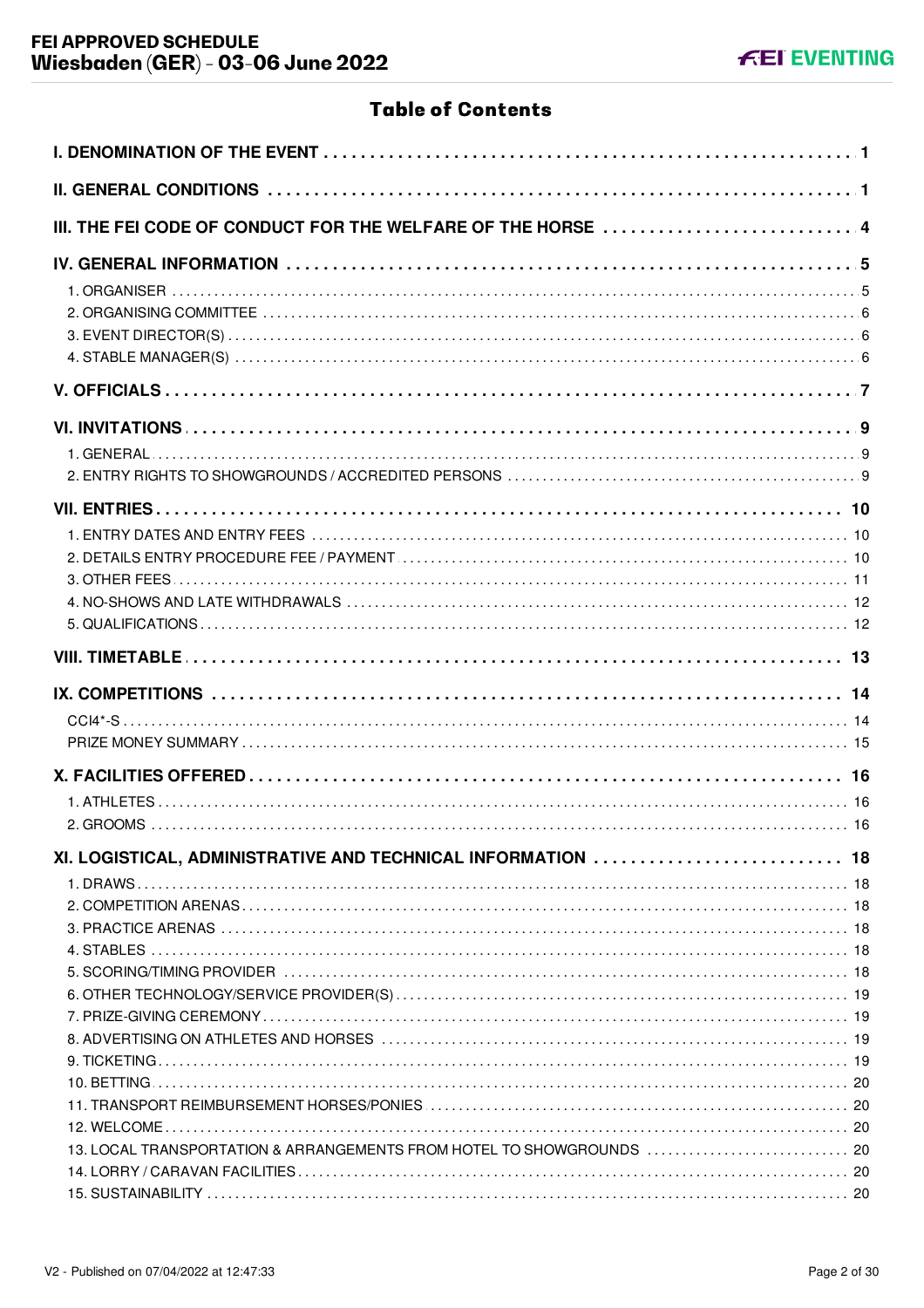| 7.2 VACCINATIONS - EQUINE INFLUENZA (FEI VETERINARY REGULATIONS ARTICLE 1003)  23   |  |
|-------------------------------------------------------------------------------------|--|
|                                                                                     |  |
|                                                                                     |  |
| 7.5 LIMB SENSITIVITY EXAMINATION (FEI VETERINARY REGULATIONS ARTICLE 1048-1053)  23 |  |
| 8. EQUINE ANTI-DOPING AND CONTROLLED MEDICATION PROGRAMME (EADCMP)  24              |  |
|                                                                                     |  |
| 8.2 ELECTIVE TESTING (FEI VETERINARY REGULATIONS ARTICLES 1057 AND 1058)  24        |  |
|                                                                                     |  |
|                                                                                     |  |
|                                                                                     |  |
| 1. THE FEI POLICY FOR ENHANCED COMPETITION SAFETY DURING THE COVID-19 PANDEMIC  26  |  |
|                                                                                     |  |
|                                                                                     |  |
|                                                                                     |  |
|                                                                                     |  |
|                                                                                     |  |
|                                                                                     |  |
|                                                                                     |  |
|                                                                                     |  |
|                                                                                     |  |
|                                                                                     |  |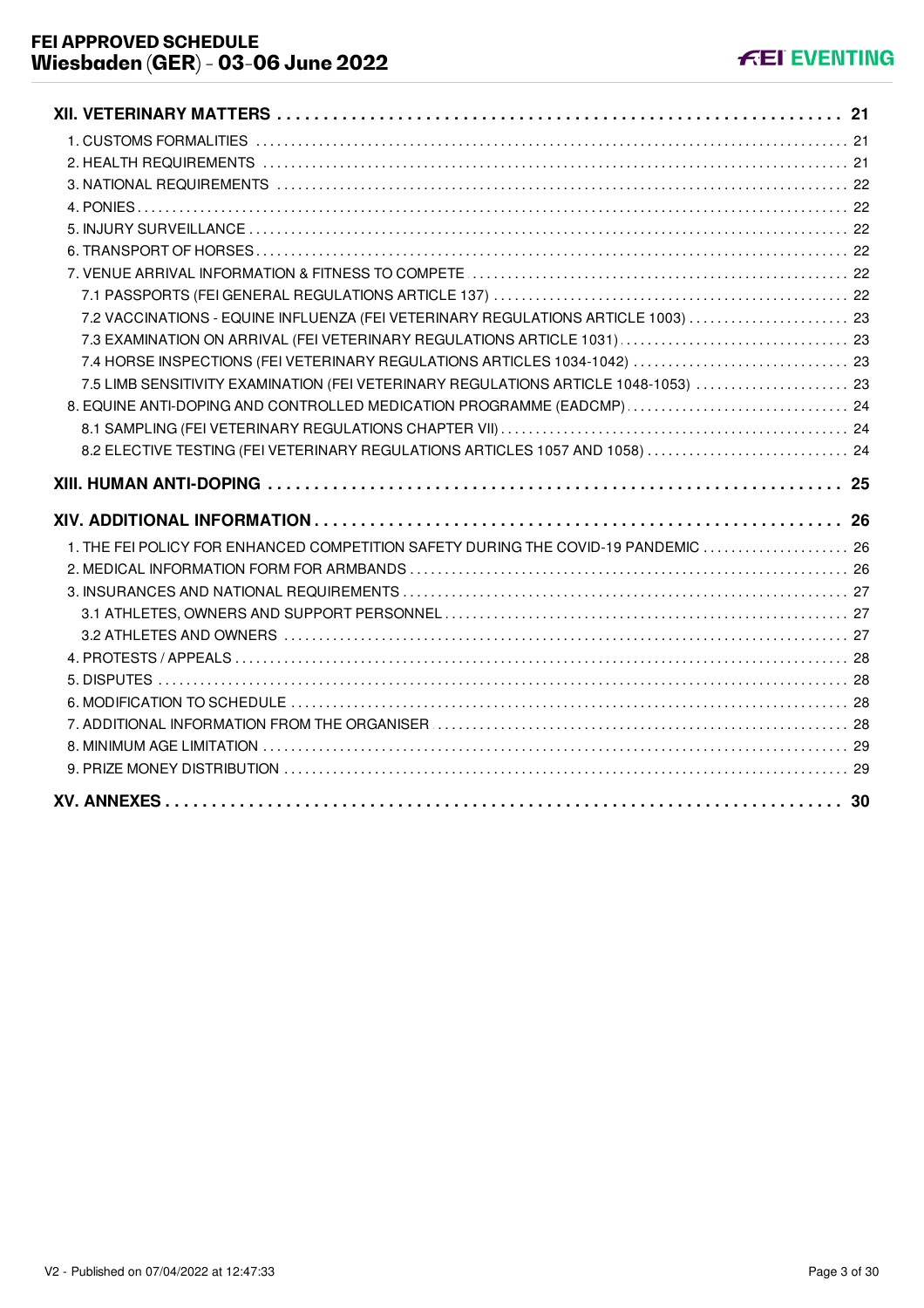# <span id="page-4-0"></span>**III. THE FEI CODE OF CONDUCT FOR THE WELFARE OF THE HORSE**

The Fédération Equestre Internationale (FEI) expects all those involved in international equestrian sport to adhere to the FEI's Code of Conduct and to acknowledge and accept that at all times the welfare of the horse must be paramount and must never be subordinated to competitive or commercial influences.

- 1. At all stages during the preparation and training of competition horses, welfare must take precedence over all other demands. This includes good horse management, training methods, farriery and tack, and transportation.
- 2. Horses and Athletes must be fit, competent and in good health before they are allowed to compete. This encompasses medication use, surgical procedures that threaten welfare or safety, pregnancy in mares and the misuse of aids.
- 3. Events must not prejudice horse welfare. This involves paying careful attention to the competition areas, ground surfaces, weather conditions, stabling, site safety and fitness of the horse for onward travel after the event.
- 4. Every effort must be made to ensure that horses receive proper attention after they have competed and that they are treated humanely when their competition careers are over. This covers proper veterinary care, competition injuries, euthanasia and retirement.
- 5. The FEI urges all involved with the sport to attain the highest levels of education in their areas of expertise.

The Long version of this Code can be obtained from the Fédération Equestre Internationale, HM King Hussein I Building, Chemin de la Joliette 8, 1006 Lausanne, Switzerland. Telephone: +41 21 310 47 47. The Code is available in English. The Code is also available on the FEI's website:<https://inside.fei.org/fei/regulations/general-rules>.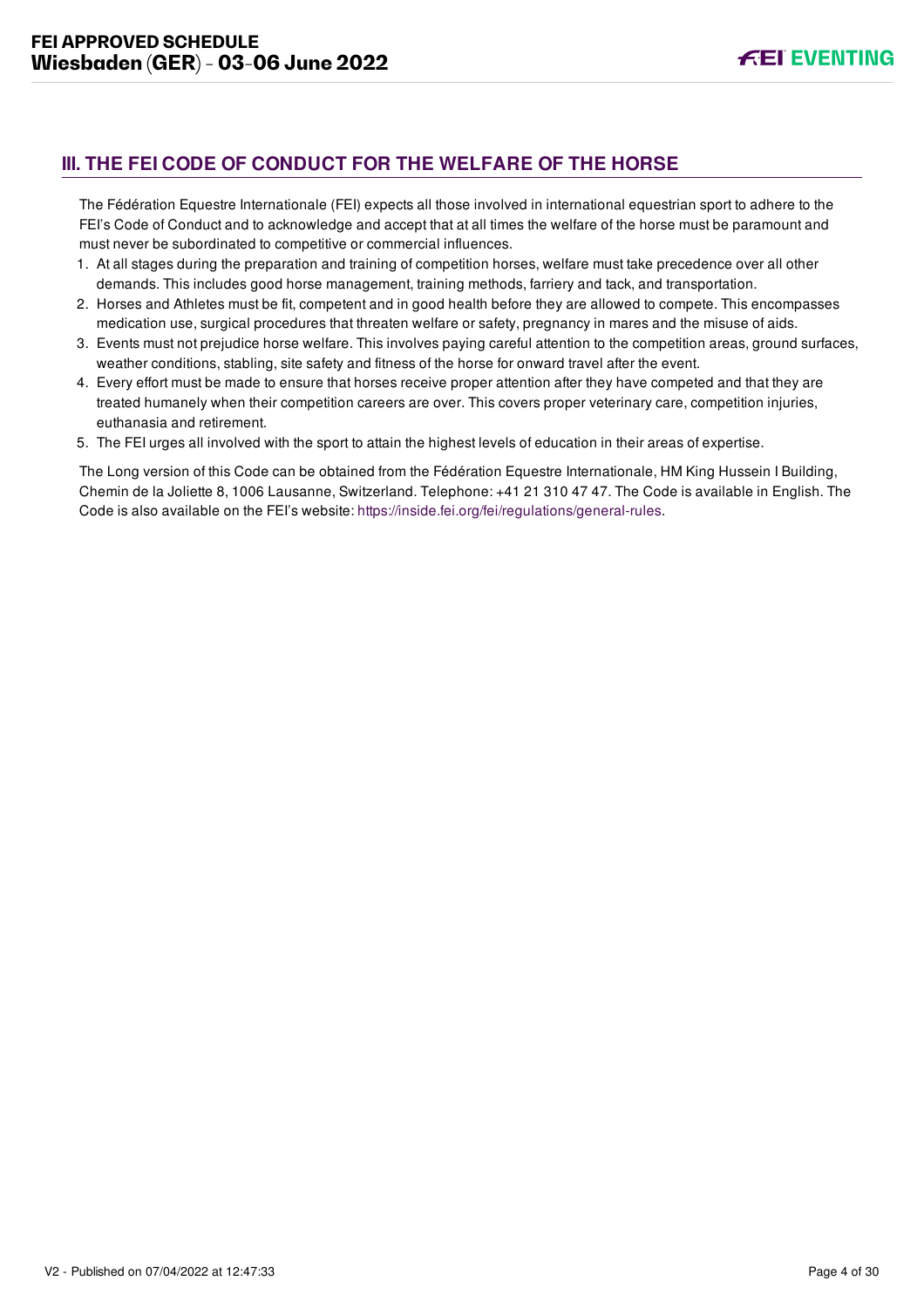## <span id="page-5-1"></span><span id="page-5-0"></span>**1. ORGANISER**

| Name:    | Wiesbadener Reit- und Fahr-Club e.V.      |
|----------|-------------------------------------------|
| Address: | Postfach 60 22<br>65050 Wiesbaden Germany |
| Phone:   | +49.6 11 - 71 666 0                       |
| Fax:     | +49.6 11 - 71 666150                      |
| Email:   | info@wrfc.de                              |
| Website: | www.wrfc.de                               |

#### **Showground contact details**

| Venue name: | Wiesbaden                                       |
|-------------|-------------------------------------------------|
| Address:    | Am Parkfeld<br>65203 Wiesbaden-Biebrich Germany |
| Phone:      | $+49(0)$ 611 - 71 666-0                         |

| <b>GPS Coordinates:</b> | Lat: 50.04173, Long: 8.23277 |
|-------------------------|------------------------------|
|-------------------------|------------------------------|



**Accessibility details (directions by road, nearest airport / train station):** Arrival by road: from Köln or Frankfurt via motorway A66, exit at junction Mainzer Straße, in direction of Wiesbaden-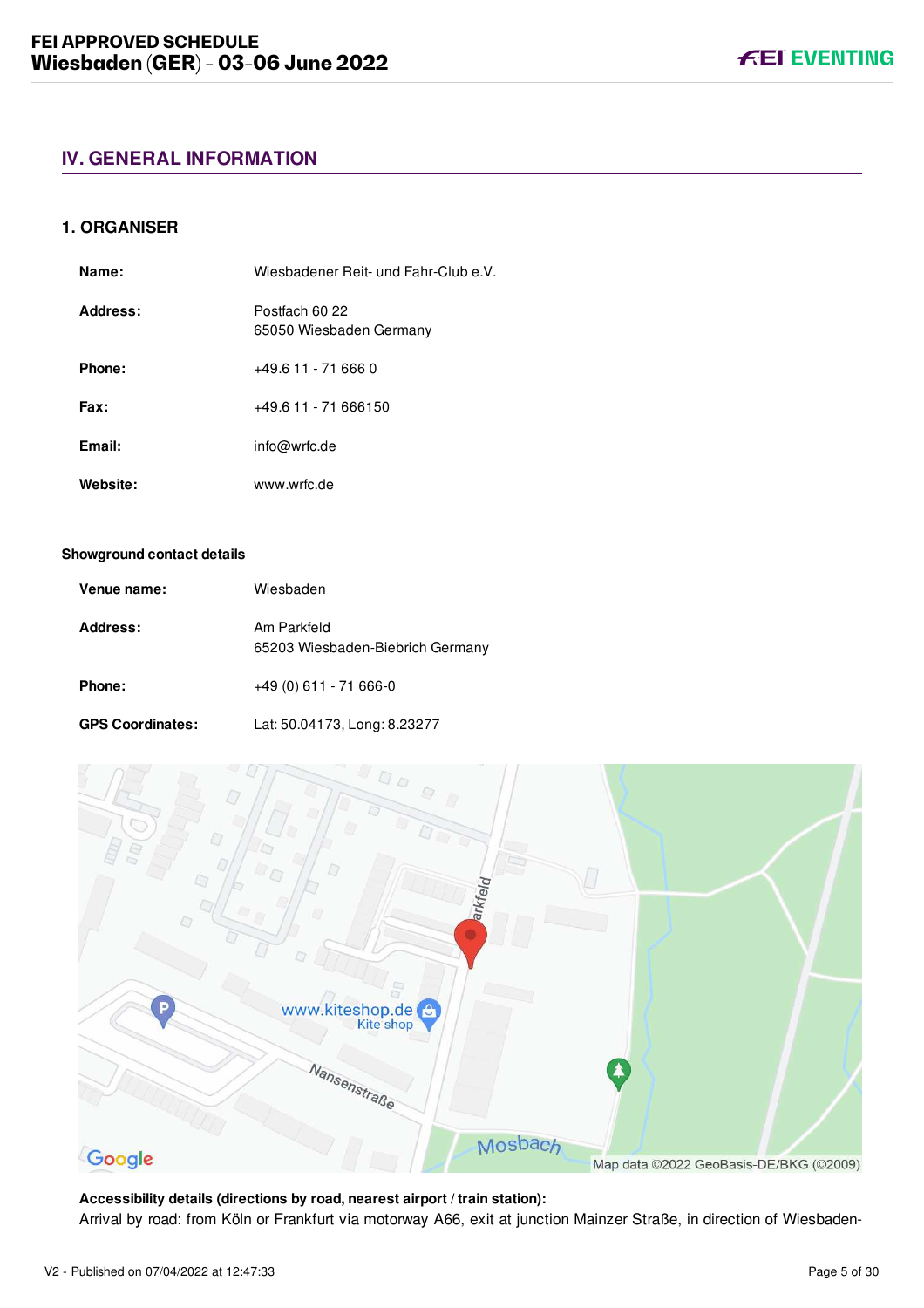## Biebrich

Arrival by train: main station Wiesbaden Arrival by plane: airport Frankfurt (approx. 30 km)

# <span id="page-6-0"></span>**2. ORGANISING COMMITTEE**

| <b>Show Secretary</b>                     | Monika LOTZ<br><b>Bettina RENNEISSEN</b> |
|-------------------------------------------|------------------------------------------|
| <b>President of the Event</b>             | Kristina DYCKERHOFF                      |
| <b>Press Officer</b>                      | Kim KRELING                              |
| <b>Sports Director</b><br><b>Eventing</b> | Albert SCHÄFER                           |

## <span id="page-6-1"></span>**3. EVENT DIRECTOR(S)**

- **1. Hanns-Dietrich RAHN**
- **1. Kristina DYCKERHOFF**

65050 Wiesbaden Germany

- **2. Isabelle KETTNER**
- **3. Joachim KETTNER**
- **4. Albert SCHÄFER**
- **5. Ulrich SCHNEIDER**
- **6. Gerhard OBERMAYR**
- **7. Maike RUSKE**
- **8. Sabine GODAWA**
- **9. Joachim WEISS**

## <span id="page-6-2"></span>**4. STABLE MANAGER(S)**

**Name:** Tatjana BORG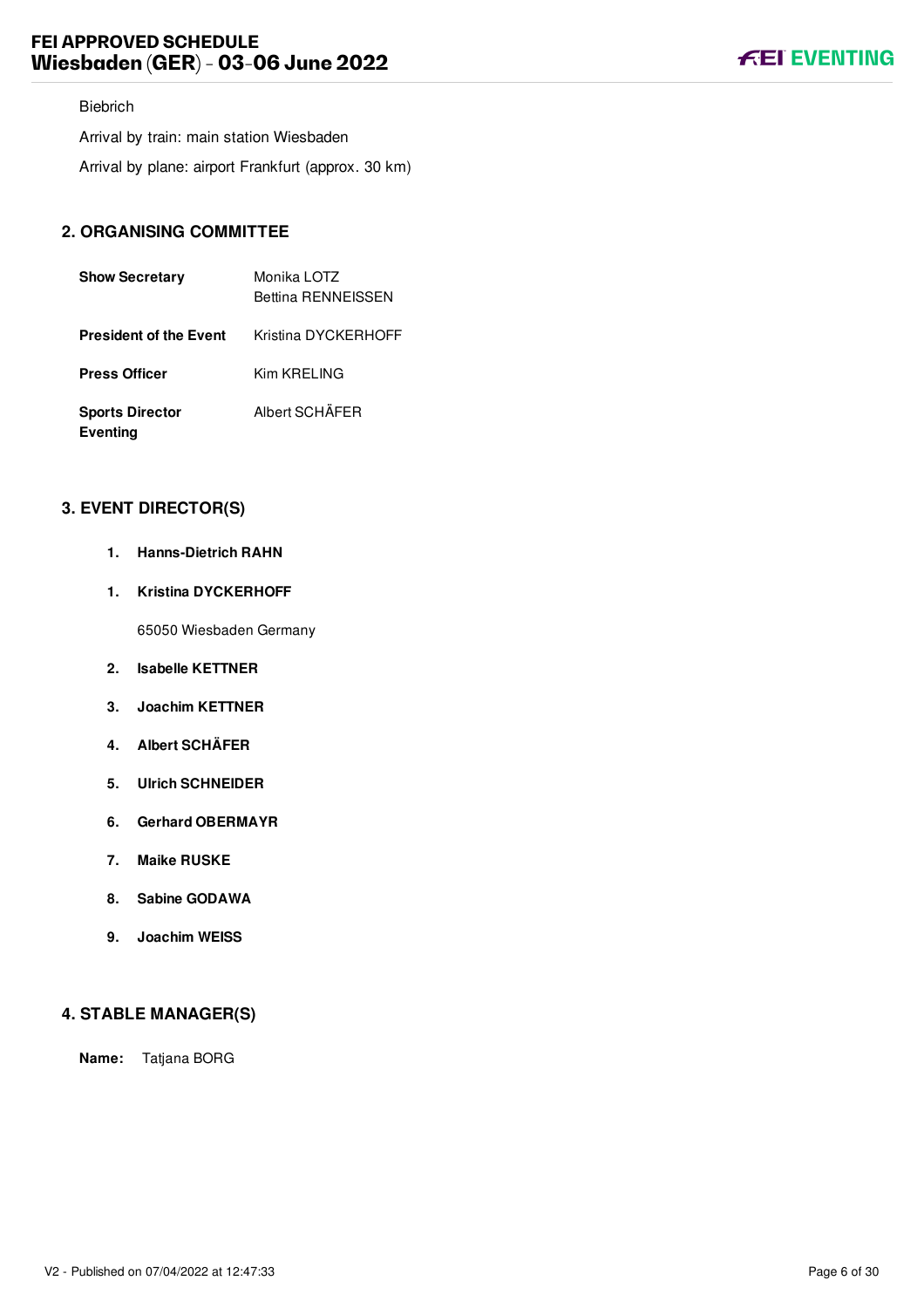# <span id="page-7-0"></span>**V. OFFICIALS**

**Please note that the schedule has been approved under the provision that all appointed Officials have successfully passed the online FEI Competency Evaluation Test.** 

**At least one Permitted Treating Vet must be appointed for every 200 horses at the venue (Veterinary regulations, art. 1007).**

| <b>Assignment</b>                                        | Name / FEI ID                              | <b>NF</b>  | <b>Function</b>            | <b>Events</b> |
|----------------------------------------------------------|--------------------------------------------|------------|----------------------------|---------------|
| 1. Ground Jury                                           |                                            |            |                            |               |
| <b>CCI4*-S</b>                                           |                                            |            |                            |               |
| <b>Ground Jury President</b>                             | <b>Katrin EICHINGER-KNIELY</b><br>10057222 | AUT        | Judge (3)                  |               |
| <b>Ground Jury Member</b>                                | <b>Ernst TOPP</b><br>10019424              | <b>GER</b> | Judge (3)                  |               |
| <b>Ground Jury Member</b>                                | Sonja THEIS<br>10059486                    | <b>GER</b> | Judge (2)                  |               |
| <b>Jumping Judge</b>                                     | All jury members                           |            |                            |               |
| 2. Technical Delegate                                    |                                            |            |                            |               |
| <b>Technical Delegate</b>                                | <b>Wilfried THIEBES</b><br>10050388        | <b>GER</b> | Technical delegate (3)     | All<br>Events |
| <b>Assistant Technical Delegate</b>                      | Sandor FÜLÖP<br>10052229                   | <b>HUN</b> | Technical delegate (2)     | All<br>Events |
| 3. Course Designer                                       |                                            |            |                            |               |
| <b>Cross Country Course Designer</b>                     | <b>Rüdiger SCHWARZ</b><br>10050161         | <b>GER</b> | Course designer (3)        | All<br>Events |
| <b>Jumping Course Designer</b>                           | <b>Peter SCHUMACHER</b><br>10002525        | <b>GER</b> | Course designer (3)        | All<br>Events |
| <b>Cross Country Assistant Course</b><br><b>Designer</b> | <b>Klaus JACOBY</b><br>10168927            | <b>GER</b> | Course designer (National) | All<br>Events |
| <b>Cross Country Assistant Course</b><br><b>Designer</b> | <b>Bernd BACKHAUS</b><br>10003719          | <b>GER</b> | Course designer (3)        | All<br>Events |
| <b>Course Builder</b>                                    | <b>Bernd BACKHAUS</b><br>10003719          | <b>GER</b> |                            | All<br>Events |
| 4. Chief Steward                                         |                                            |            |                            |               |
| <b>Chief Steward</b>                                     | <b>Nathaly FULDA</b><br>10051916           | <b>GER</b> | Steward (2)                | All<br>Events |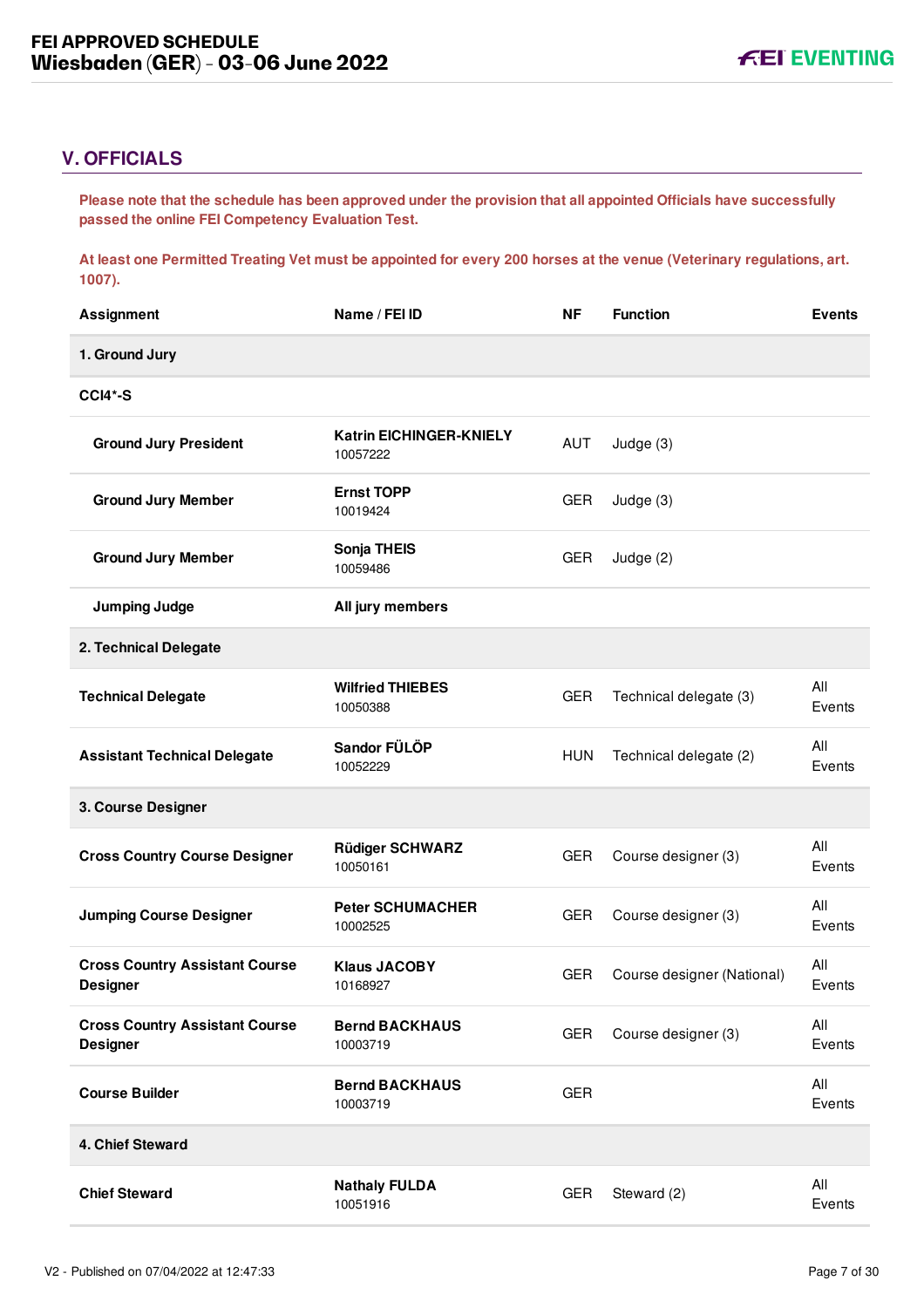# **FEI APPROVED SCHEDULE Wiesbaden (GER) - 03-06 June 2022**

| <b>Assignment</b>                                     | Name / FEI ID                                                             | <b>NF</b>  | <b>Function</b>                        | <b>Events</b> |
|-------------------------------------------------------|---------------------------------------------------------------------------|------------|----------------------------------------|---------------|
| <b>5. Assistant Stewards</b>                          |                                                                           |            |                                        |               |
| <b>Assistant Steward</b>                              | <b>Jan POSLUSZNY</b><br>10049967                                          | <b>POL</b> | Steward (2)                            | All<br>Events |
| <b>Assistant Steward</b>                              | Tanja PRÜLL<br>10153239                                                   | <b>GER</b> | Steward (2)                            | All<br>Events |
| 6. FEI Veterinary Delegate                            |                                                                           |            |                                        |               |
| <b>Veterinary Delegate</b>                            | <b>Michael ZEITELHACK</b><br>10050612                                     | <b>GER</b> | Official Veterinarian (2)              | All<br>Events |
| 7. Veterinary Service Manager & Treating Veterinarian |                                                                           |            |                                        |               |
| <b>Veterinary Service Manager (VSM)</b>               | <b>Isabel GEVELHOFF-EISER</b><br>10089749                                 | <b>GER</b> | FEI Permitted Treating<br>Veterinarian | All<br>Events |
| <b>Treating Veterinarian</b>                          | <b>Stephen EVERSFIELD</b><br>10053759                                     | <b>GER</b> | FEI Permitted Treating<br>Veterinarian | All<br>Events |
| <b>Treating Veterinarian</b>                          | <b>Swantje WERNER</b><br>10089877                                         | <b>GER</b> | FEI Permitted Treating<br>Veterinarian | All<br>Events |
| 8. Chief Medical Officer & Medical Services           |                                                                           |            |                                        |               |
| <b>Chief Medical Officer</b>                          | <b>Hanns-Dietrich RAHN</b><br>10226683<br>Phone: +49.173-2510170          |            |                                        | All<br>Events |
| <b>Medical Services</b>                               | <b>DRK - Bereitschaft West und</b><br><b>Biebrich</b><br>30000003         |            | Corporation                            | All<br>Events |
| 9. Farrier                                            |                                                                           |            |                                        |               |
| <b>Farrier</b>                                        | <b>Stephan und Christoph Wagner</b><br>30000006<br>Phone: +49.170-5150133 |            | Corporation                            | All<br>Events |
| 10. NF Delegate                                       |                                                                           |            |                                        |               |
| <b>NF Delegate</b>                                    | <b>Wilfried THIEBES</b><br>10050388                                       | <b>GER</b> |                                        | All<br>Events |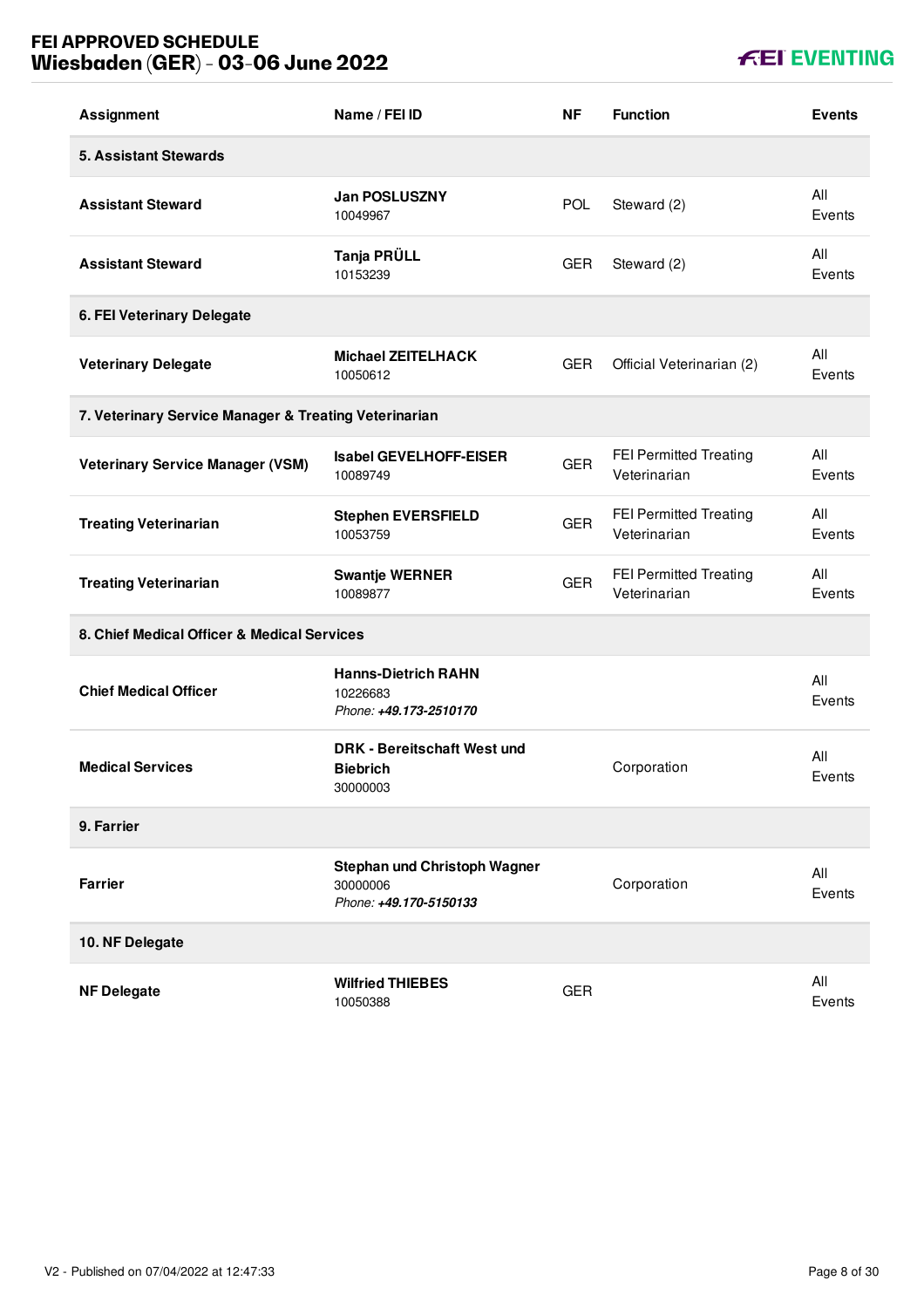# <span id="page-9-0"></span>**VI. INVITATIONS**

## <span id="page-9-1"></span>**1. GENERAL**

| <b>Invited NFs</b>                               | Unlimited                                |
|--------------------------------------------------|------------------------------------------|
| Number of athletes from the host<br>nation       | 20<br>approx.                            |
| Number of athletes per NF                        | Unlimited<br>approx. 15 foreign athletes |
| Maximum number of horses per<br>athlete          | 1                                        |
| Ballot procedure in case of<br>excessive entries | N/A                                      |

Foreign Athletes:

Foreign Athletes, must be qualified acc. to "Minimum Eligibility Requirements of Athletes & Horses" (see Eventing Rules Art.  $516 - 522$ ).

German Athletes:

Acc. to a special handicap agreed upon with NF GER; however "Minimum Eligibility Requirements of Athletes & Horses" (see Eventing Rules Art. 516 – 522) have to be adhered to.

Athletes are invited by the Organiser through their National Federation. One (1) groom per athlete.

## <span id="page-9-2"></span>**2. ENTRY RIGHTS TO SHOWGROUNDS / ACCREDITED PERSONS**

Entry right to the stable area according to FEI Veterinary Regulations Articles 1008-1009

#### **NUMBER OF ACCREDITED PERSONS**

| <b>Athlete</b> |                                                 |
|----------------|-------------------------------------------------|
| <b>Partner</b> |                                                 |
| Groom          |                                                 |
| Horse owner    | 2 accreditations per horse acc. to FEI Passport |

If the Covid-19 local/regional/national Governmental restrictions forbid the attendance of persons not performing necessary tasks in relation to the competitions, the number of accreditations may be reduced.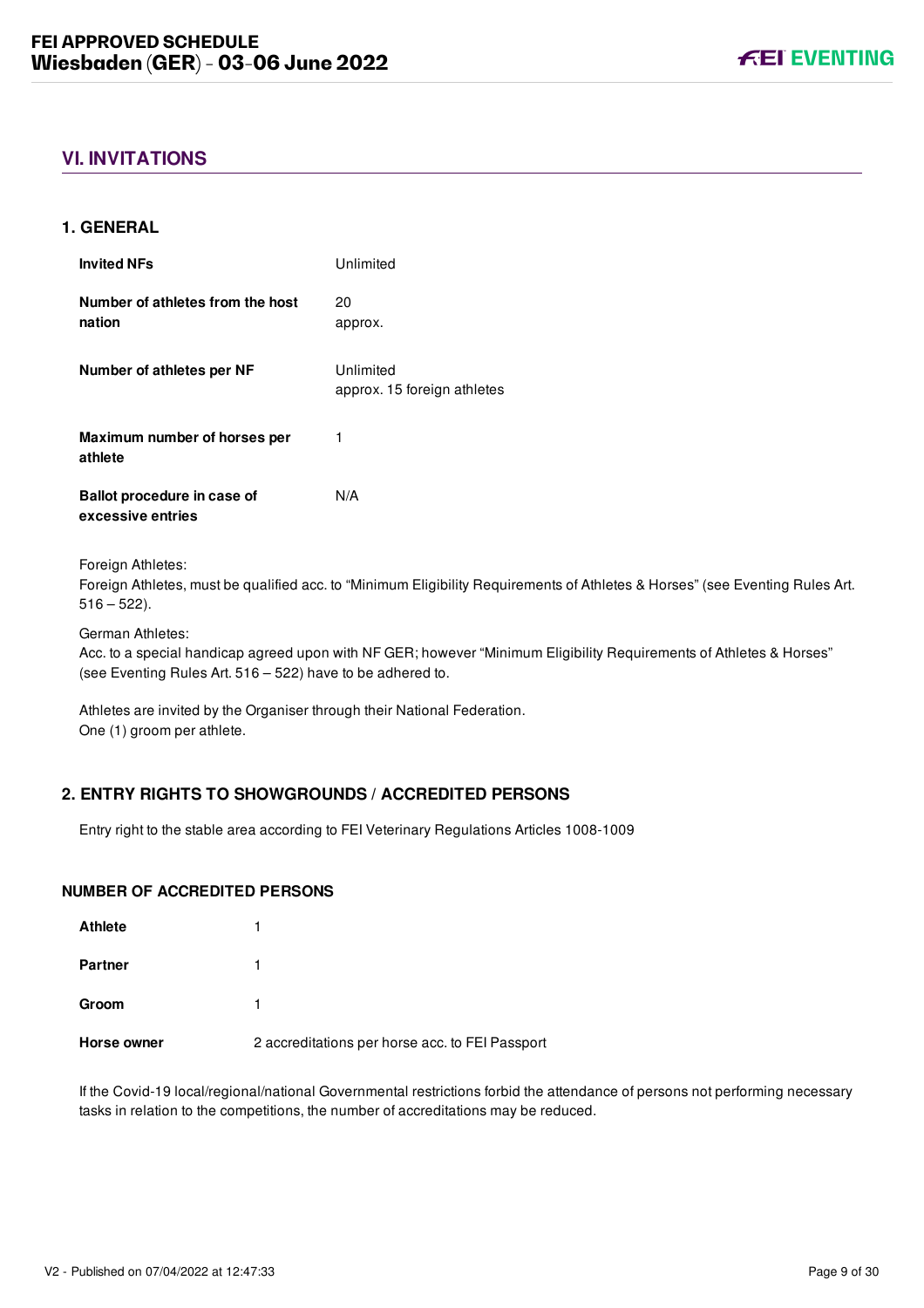# <span id="page-10-0"></span>**VII. ENTRIES**

## **IMPORTANT**

- Entries must be made through the FEI Entry System for all categories of this Event ([https://entry.fei.org\)](https://entry.fei.org);
- Additional documentation can be found at: <https://inside.fei.org/fei/your-role/it-services/fei-entry-system>
- All Athletes and Horses participating in any International Competition must be registered with the FEI;
- Athletes and/or Horses present at the Event without having been entered through the FEI's Online Entry System will automatically be disqualified unless compelling circumstances warrant otherwise.

German Athletes have to enter through the German Entry System NeOn! Entries of German Athletes will then be uploaded into the FEI Online Entry System!

## <span id="page-10-1"></span>**1. ENTRY DATES AND ENTRY FEES**

Entries have to be in accordance with Art. 509 of the FEI Eventing Rules, 25th edition, effective 1st January 2020, updates effective 1st January 2022.

#### **Deadlines for entries**

| <b>Closing date for</b><br>definite entries: | CCI4*-S 09/05/2022                                                                                                                                                                                                   |
|----------------------------------------------|----------------------------------------------------------------------------------------------------------------------------------------------------------------------------------------------------------------------|
| Last date for<br>substitutions:              | CCI4*-S 02/06/2022                                                                                                                                                                                                   |
| <b>Fees for horses</b>                       |                                                                                                                                                                                                                      |
| Entry fee per horse                          |                                                                                                                                                                                                                      |
| CCI4*-S                                      | 200 EUR incl. VAT (0%)                                                                                                                                                                                               |
| <b>EADCMP</b> Fee                            | Lower Level Events (CIMs) CHF 18 per horse per event (For definition of CIMs see Appendix E of the FEI General Regulations)<br>Higher Level Events CHF 25 per horse per event (All other events not defined as CIMs) |
| CCI4*-S                                      | 25 EUR (25 CHF not included in entry fee)                                                                                                                                                                            |
| Stabling fee per horse                       |                                                                                                                                                                                                                      |
| CCI4*-S                                      | 226.1 EUR incl. VAT (19%)                                                                                                                                                                                            |
| Total fee per horse                          |                                                                                                                                                                                                                      |
| CCI4*-S                                      | 451.1 EUR incl. VAT                                                                                                                                                                                                  |

## <span id="page-10-2"></span>**2. DETAILS ENTRY PROCEDURE FEE / PAYMENT**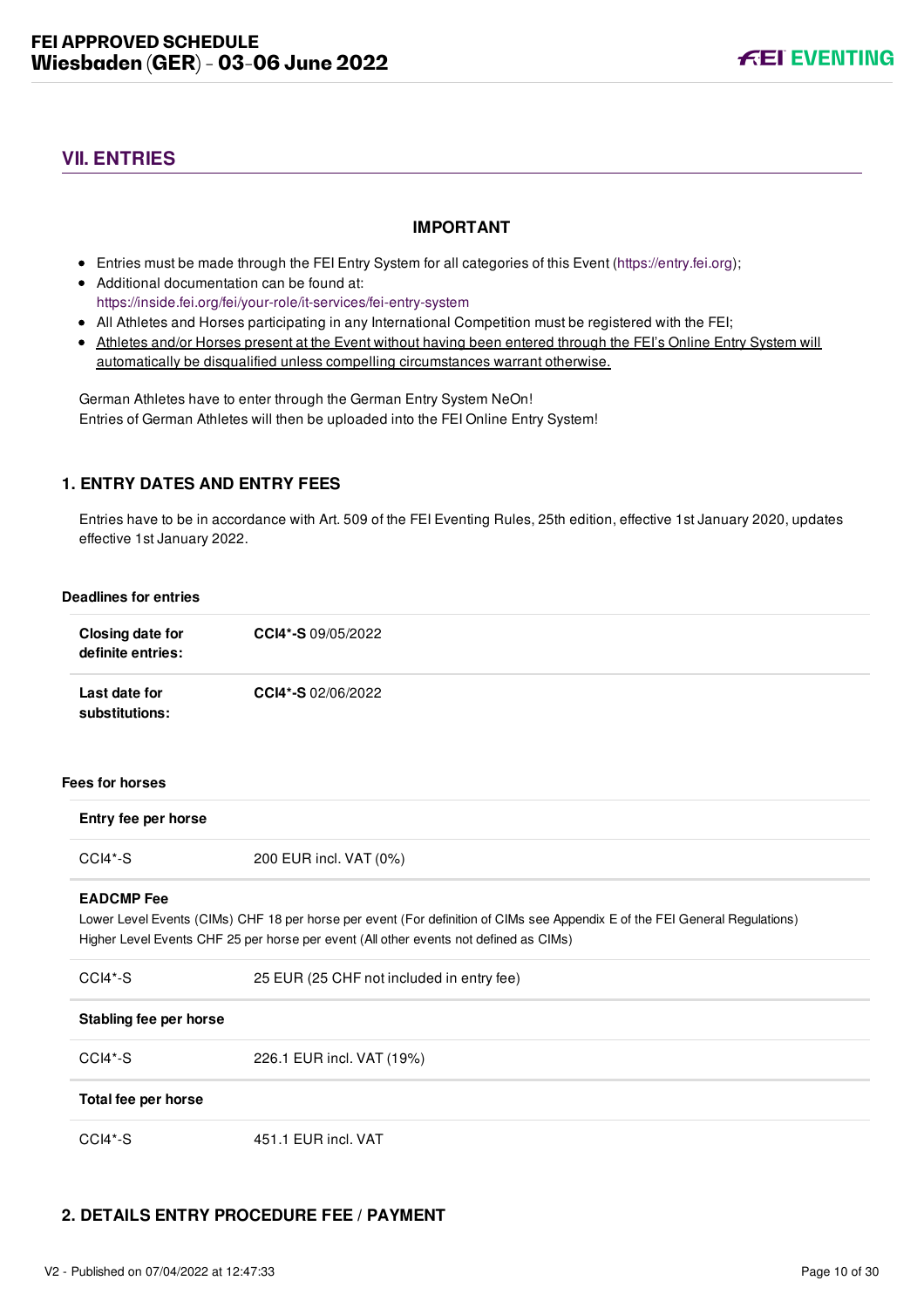Total fee, parking fee and fee for power supply of German Athletes will be subject to direct debit through the German online system NeOn.

Foreign Athletes are asked to transfer total fee, parking fee and fee for power supply by closing date of entries to the following account: Account holder: Wiesbadener Reit- und Fahr-Club e.V. Bank: Wiesbadener Volksbank

IBAN: DE06 5109 0000 0000 7788 18

BIC: WIBADE5W

Reference: Name of the athlete and FEI ID

Further compulsory fees for horses and athletes as well as further other fees - if applicable – (see below) will be invoiced in addition on site.

Contact details: Name: EL Veranstaltungsservice - Editha Ludewig Mobile: +49 (0) 172 53 20 746 Email: eddyelwaf@gmx.de

# <span id="page-11-0"></span>**3. OTHER FEES**

All other fees must be listed hereunder with the details of the amounts to be charged and approved by the FEI. Only fees approved by the FEI and listed in the approved Schedule can be charged by the OC.

| Electricity for boxes<br>(upon request) | 80 EUR per charge incl. VAT (19%)                                           |
|-----------------------------------------|-----------------------------------------------------------------------------|
| Manure disposal                         | 40 EUR per box incl. VAT (19%)                                              |
| Hay                                     | 10 EUR per bale incl. VAT (7%)                                              |
| <b>Straw</b>                            | 8 EUR per bale incl. VAT (7%)<br>first bedding free                         |
| Shavings                                | 14 EUR per bale incl. VAT (19%)                                             |
| Lorry / Caravan area                    |                                                                             |
| Parking price                           | 60 EUR incl. VAT (19%)                                                      |
| Power supply                            | Provided by the OC at the following cost:<br>80 EUR hook-up incl. VAT (19%) |
| Water supply                            | Provided by the OC for free                                                 |
| <b>Specific fees</b>                    |                                                                             |
| Additional power supply                 | 80 EUR unit incl. VAT (19%)<br>per hook-up                                  |
| <b>Additional box</b>                   | 297.5 EUR per box incl. VAT (19%)                                           |
| Infringement of the<br>smoking ban      | 50 EUR unit incl. VAT (0%)<br>per incident                                  |
| Health papers                           | 40 EUR per horse incl. VAT (0%)                                             |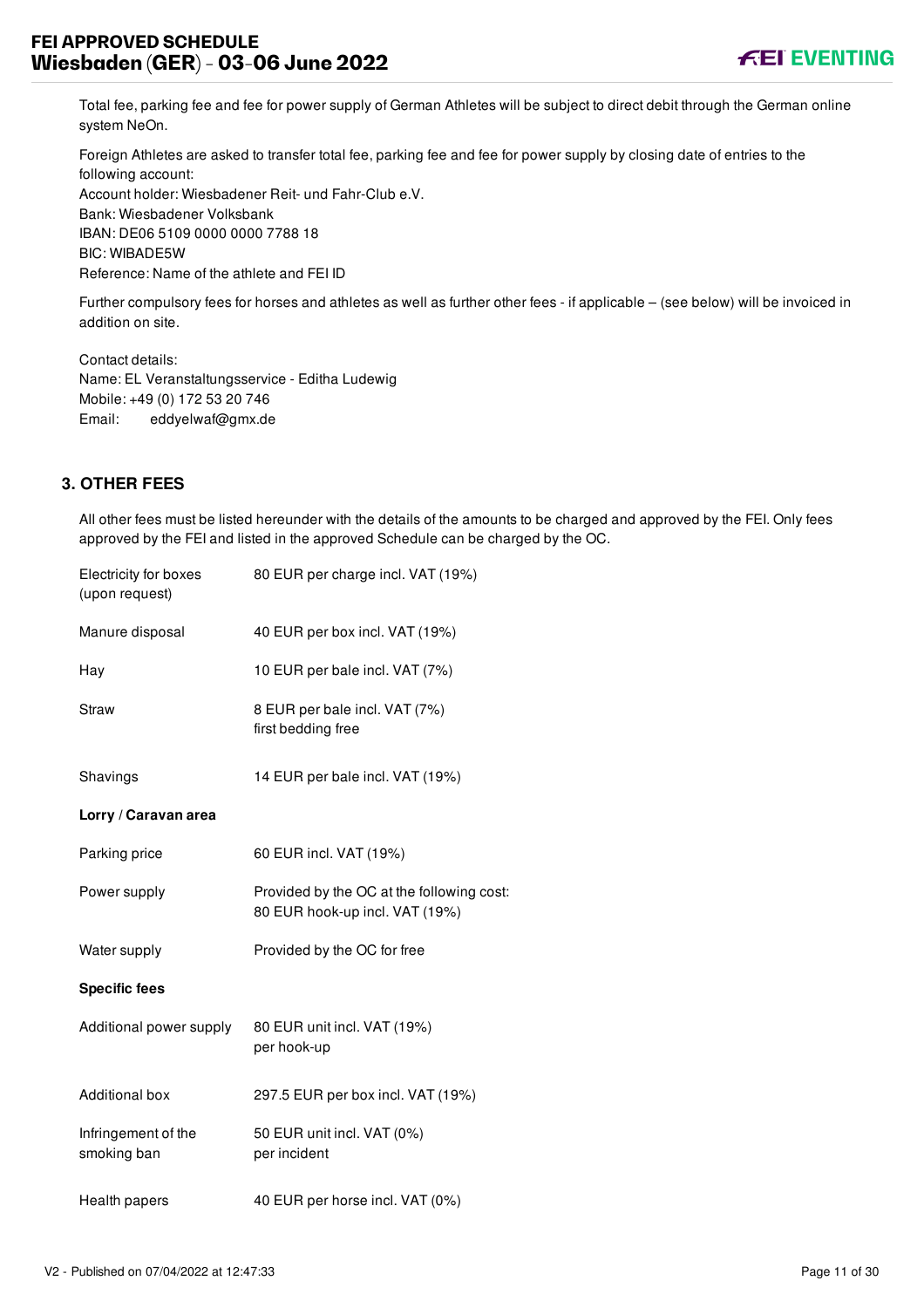Tack box 297.5 EUR per box incl. VAT (19%)

Hotel room prices of the offical Event hotel Dorint Pallas Wiesbaden (incl. breakfast): Standard single room/night: € 99,50 Standard double room/night: € 117,50 Junior suite for single use/night: € 199,50 Junior suite for double use/night: € 217,50

All aforementioned amounts include VAT, if applicable

VAT number of the Organiser: 43 250 4409 1

## <span id="page-12-0"></span>**4. NO-SHOWS AND LATE WITHDRAWALS**

In the case of withdrawals after the date of definite entries or no-shows the athlete or the respective NF will be held liable to reimburse the OC for the actual financial loss incurred by the OC (i.e. stabling and hotel expenses) as a result of the late withdrawal or no-show.

| <b>Amount charged</b>   | 426.1 EUR                                              |
|-------------------------|--------------------------------------------------------|
|                         | as well as possible hotel costs                        |
|                         |                                                        |
| <b>Refund procedure</b> | There will be no refund after closing date of entries. |

## <span id="page-12-1"></span>**5. QUALIFICATIONS**

Entries have to be in accordance with Art. 520 and 521 of the FEI Eventing Rules, 25th edition, effective 1st January 2020, updates effective 1st January 2022.

The eligibility to compete will be determined by a combination of the following:

- The level of the Athlete category (National, D, C, B, A) (Art.519)
- The achievement of a number of Minimum Eligibility Requirements according to the eligibility matrix of requirements (Art. 520)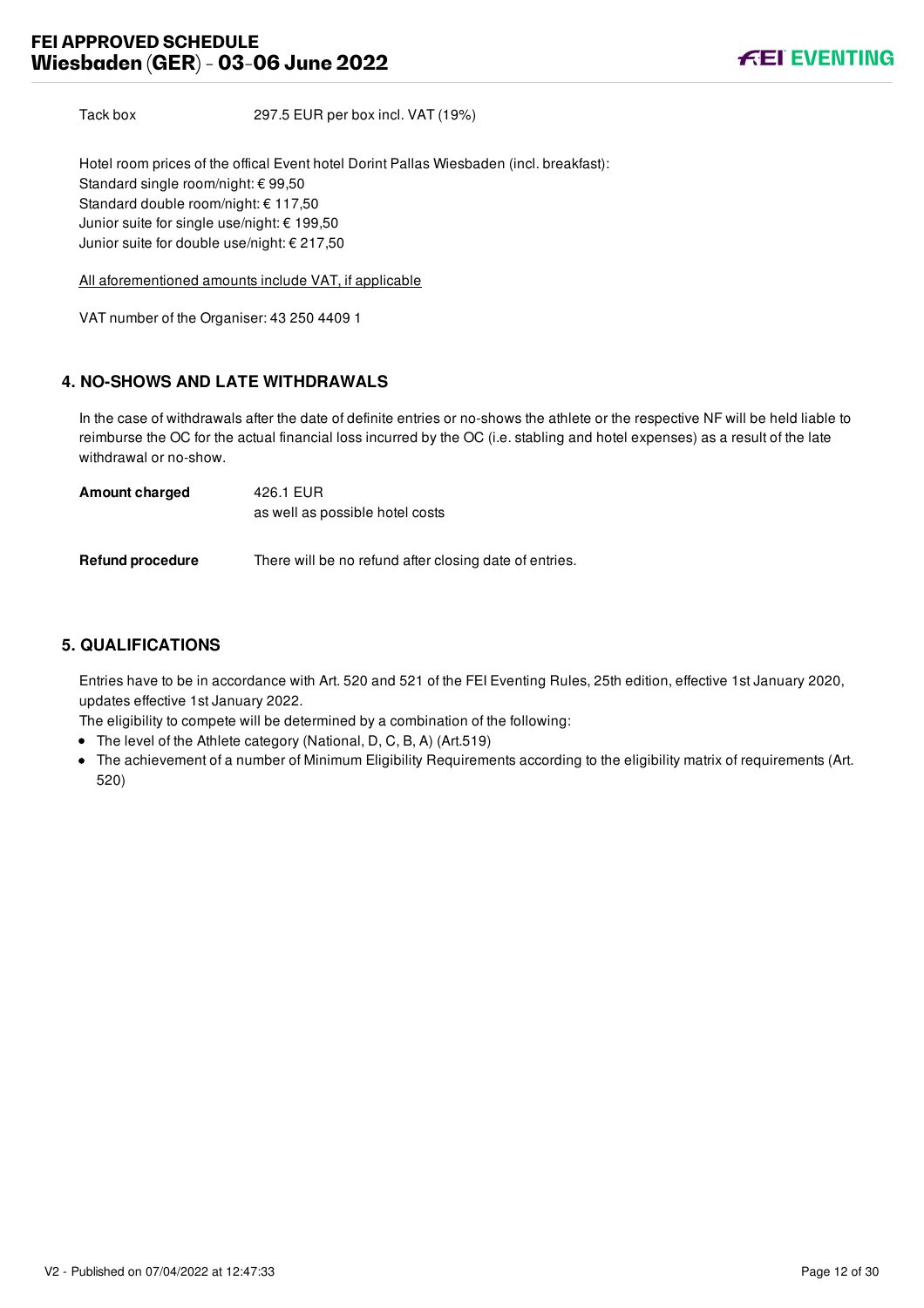# <span id="page-13-0"></span>**VIII. TIMETABLE**

| $CCI4*-S$                         | Day       | <b>Date</b> | <b>Time</b>              |
|-----------------------------------|-----------|-------------|--------------------------|
| Vet examination on arrival        | Wednesday | 01/06/2022  | 12:00                    |
| <b>Opening of stables</b>         | Wednesday | 01/06/2022  | 12:00                    |
| <b>Official course inspection</b> | Thursday  | 02/06/2022  | 16:00                    |
| <b>Declaration of starters</b>    | Thursday  | 02/06/2022  | $16:00 - 18:00$          |
| <b>Dressage Test</b>              | Friday    | 03/06/2022  | 09:00                    |
| <b>Jumping Test</b>               | Friday    | 03/06/2022  | 14:00                    |
| <b>Cross-Country Test</b>         | Saturday  | 04/06/2022  | 14:00                    |
| Prize-giving                      | Saturday  | 04/06/2022  | After Cross-Country Test |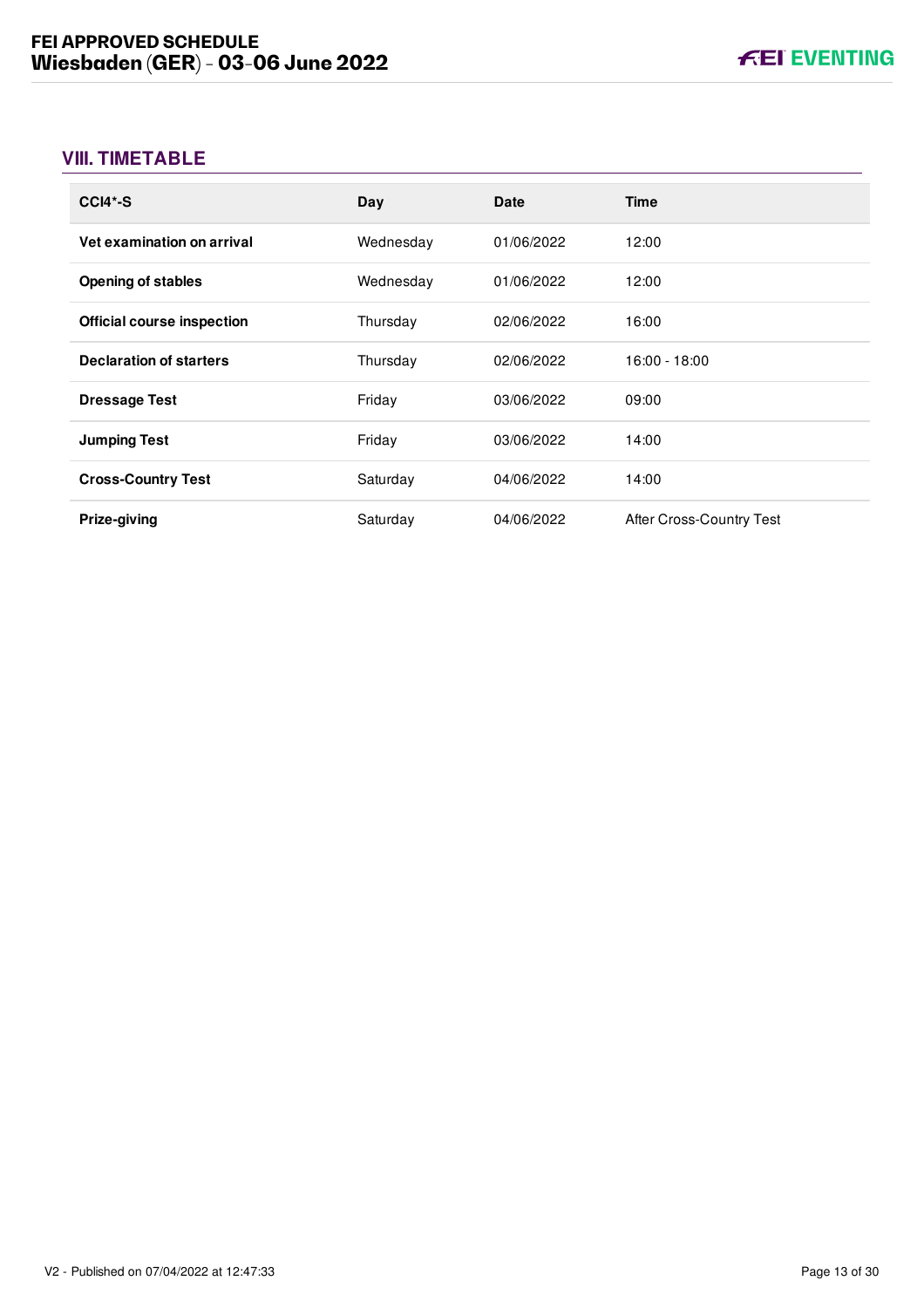## <span id="page-14-0"></span>**IX. COMPETITIONS**

**These competitions will be in accordance with the FEI Eventing Rules and its Annexes, 25th edition, effective 1st January 2020, updates effective 1st January 2022.**

## <span id="page-14-1"></span>**CCI4\*-S**

## **TECHNICAL CONDITIONS**

| <b>DRESSAGE TEST</b><br>CCI4*-S     | $CCH* A$                  |               |
|-------------------------------------|---------------------------|---------------|
| <b>CROSS-COUNTRY</b><br><b>TEST</b> | Length:                   | 3600 - 3990 m |
| CCI4*-S                             | Speed:                    | 570 m/min     |
|                                     | <b>Number of efforts:</b> | $30 - 35$     |
| <b>JUMPING</b>                      | Distance:                 | 600 m         |
| CCI4*-S                             | Speed:                    | $375$ m/min   |
|                                     | Max. number of efforts:   | 15            |
|                                     | Number of obstacles:      | $11 - 12$     |

## **PRIZE CLASSIFICATION**

| Total amount of prize money per<br>section: | 15,000 EUR |
|---------------------------------------------|------------|
| 3.700/3.200/2.600/1.800/1.300/1.000/750/650 |            |
| Please see XIV. "Prizemoney Distribution".  |            |

## **Other details on prize money distribution**

Please see XIV. "Prizemoney Distribution".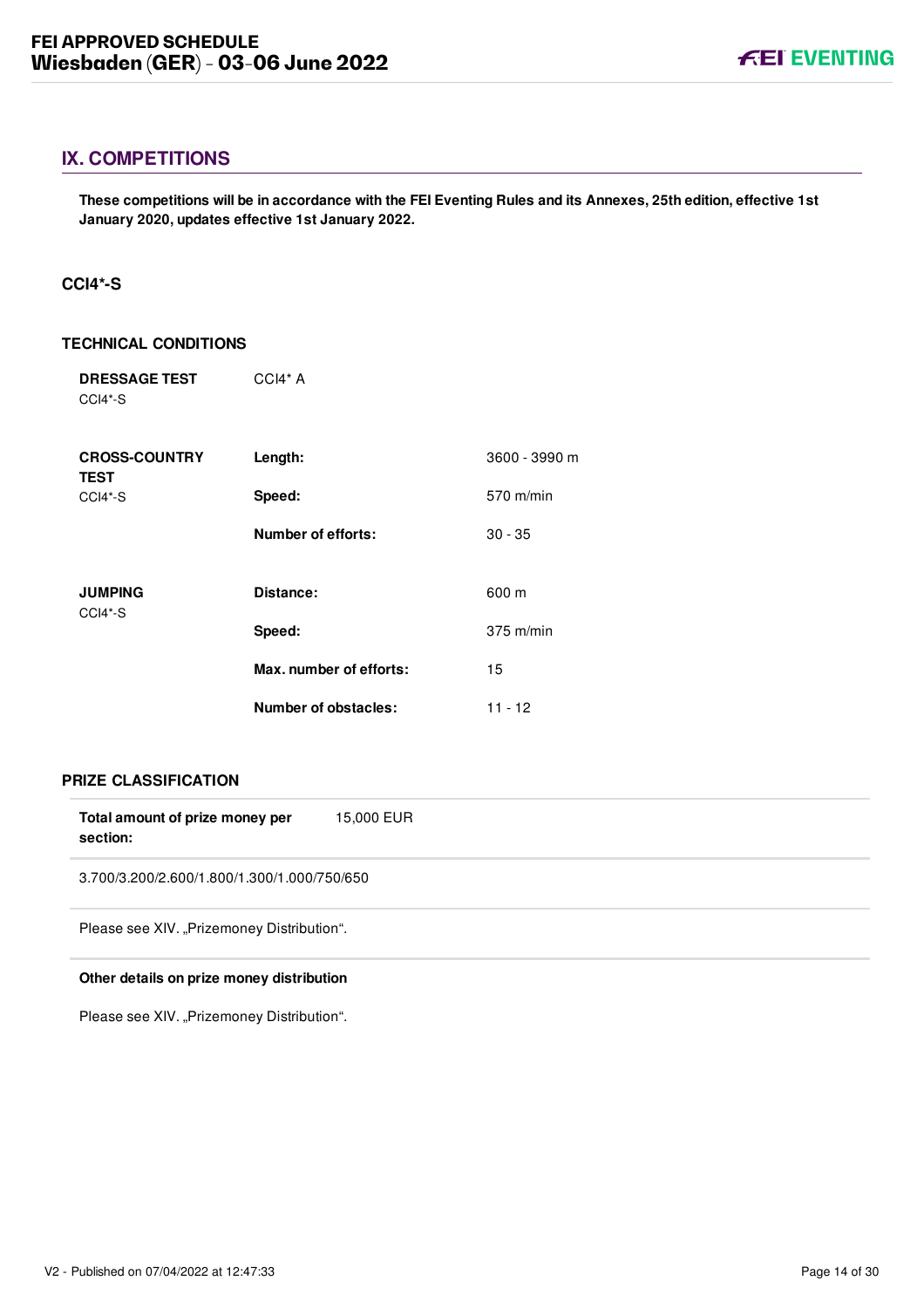

## <span id="page-15-0"></span>**PRIZE MONEY SUMMARY**

| Category |              | Amount        |
|----------|--------------|---------------|
| CCI4*-S  |              | 15,000.00 EUR |
|          | <b>Total</b> | 15,000.00 EUR |

#### **IMPORTANT**

**The total amount of prize money shown for each Competition in the schedule must be distributed. (FEI General Regulations articles 127 and 128)**

The value of the **1st prize must not exceed 1/3 of the total prize money** distributed for the competition. The minimum number of prizes offered for each competition must be allocated on the basis of one prize for every commenced four Athletes, with a minimum of five prizes.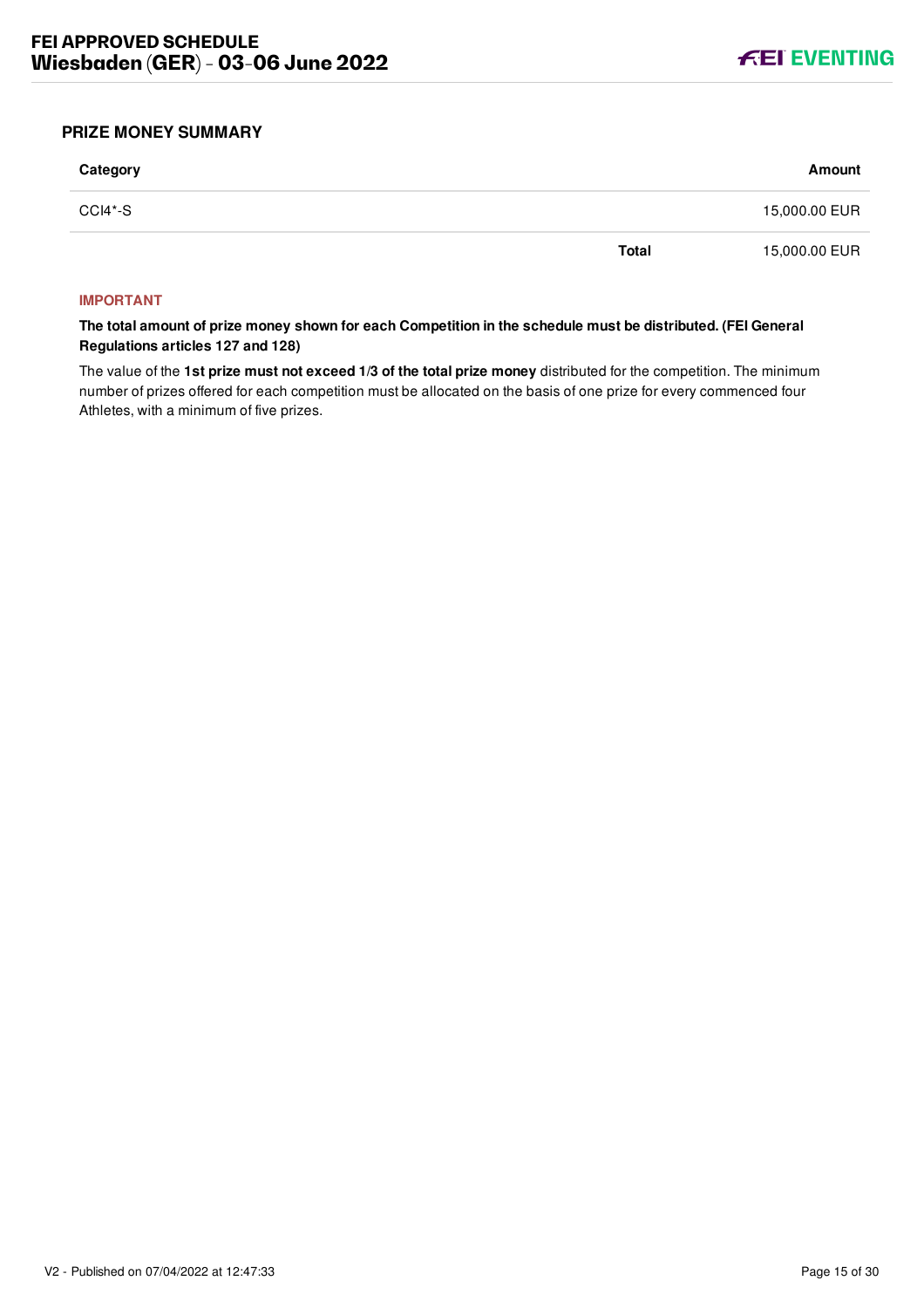# <span id="page-16-0"></span>**X. FACILITIES OFFERED**

## <span id="page-16-1"></span>**1. ATHLETES**

#### **ACCOMMODATION**

Hotel name: **Charlel Event Hotel Dorint Pallas Wiesbaden (5 stars)** Address: Auguste-Viktoria-Str. 15 65185 Wiesbaden Germany

**Telephone:** +49 611-33060

Accommodated (bed and breakfast) from **03/06/2022** to **04/06/2022**

#### At the expense of **Athletes**

Further contact details of the hotel: Fax: +49 – 611-3306 1000 Mail: [info.wiesbaden@dorint.com](mailto:info.wiesbaden@dorint.com) Internet: www.dorint.com/wiesbaden

If requested hotel reservation can be done by the OC; reservation has to be done with the entries.

For further information call  $+49$  - (0)611 – 71 666 0 (Monika Lotz).

#### **MEALS**

At the expense of **Athletes**

Meals provided from **03/06/2022** to **06/06/2022**

Meals will only be available in the Athletes' restaurant, if Covid-19 rules allow catering.

## <span id="page-16-2"></span>**2. GROOMS**

## **ACCOMMODATION**

Requests for accommodation must be sent with entries.

Accommodation will be at the expense of **Athletes**

Accommodated (bed and breakfast) from **03/06/2022** to **04/06/2022**

Accommodation will be made available by the OC upon request.

#### **MEALS**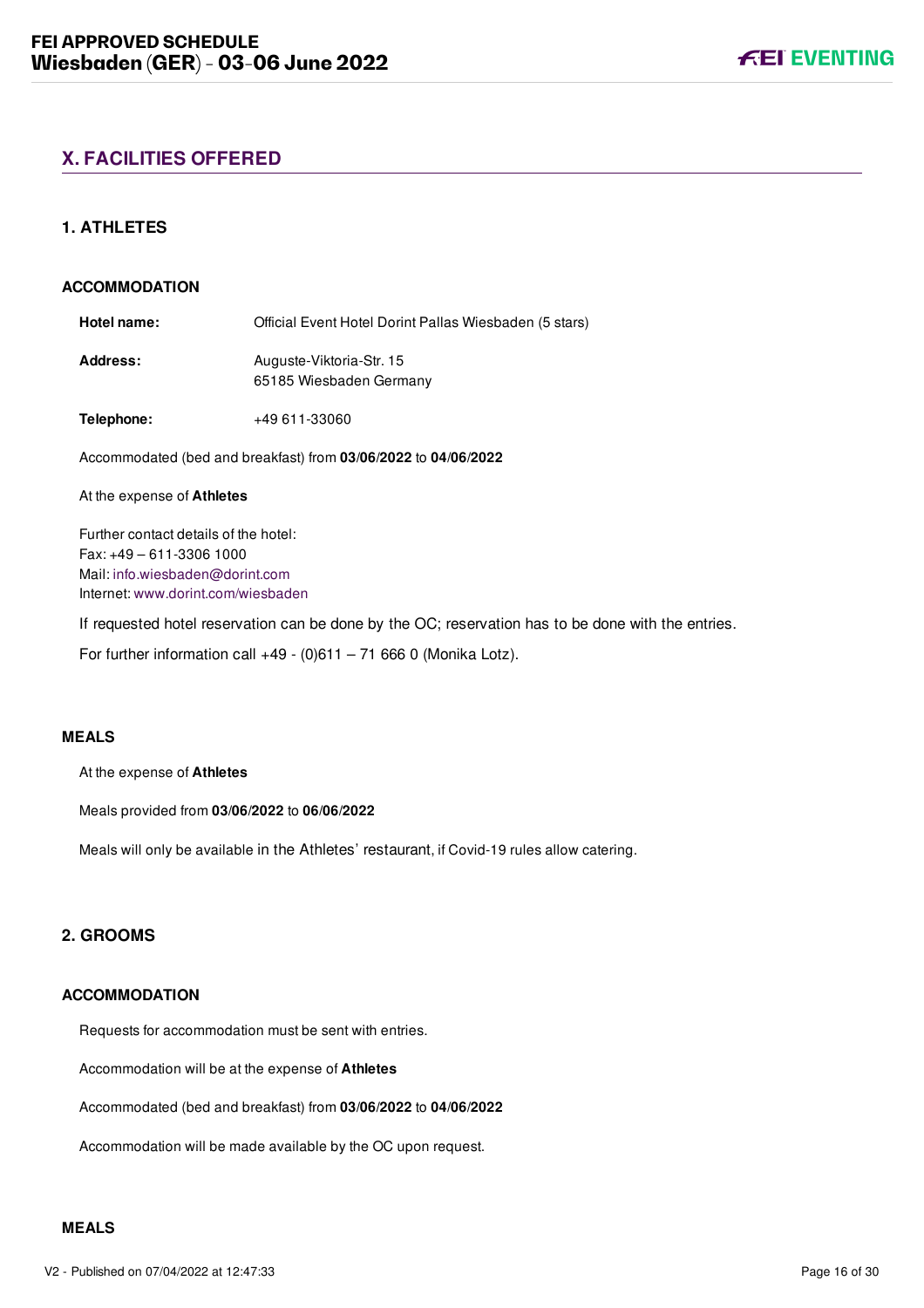Meals at the expense of **Athletes**

Meals provided from **03/06/2022** to **05/06/2022**

Meals will only be available in the Athletes' restaurant, if Covid-19 rules allow catering.

If applicable, Organiser must provide proper sanitary conditions. The showering facilities should be sufficient for both male and female grooms with hot and cold water. Shower facilities as well as restrooms should at all times be in a state of cleanliness.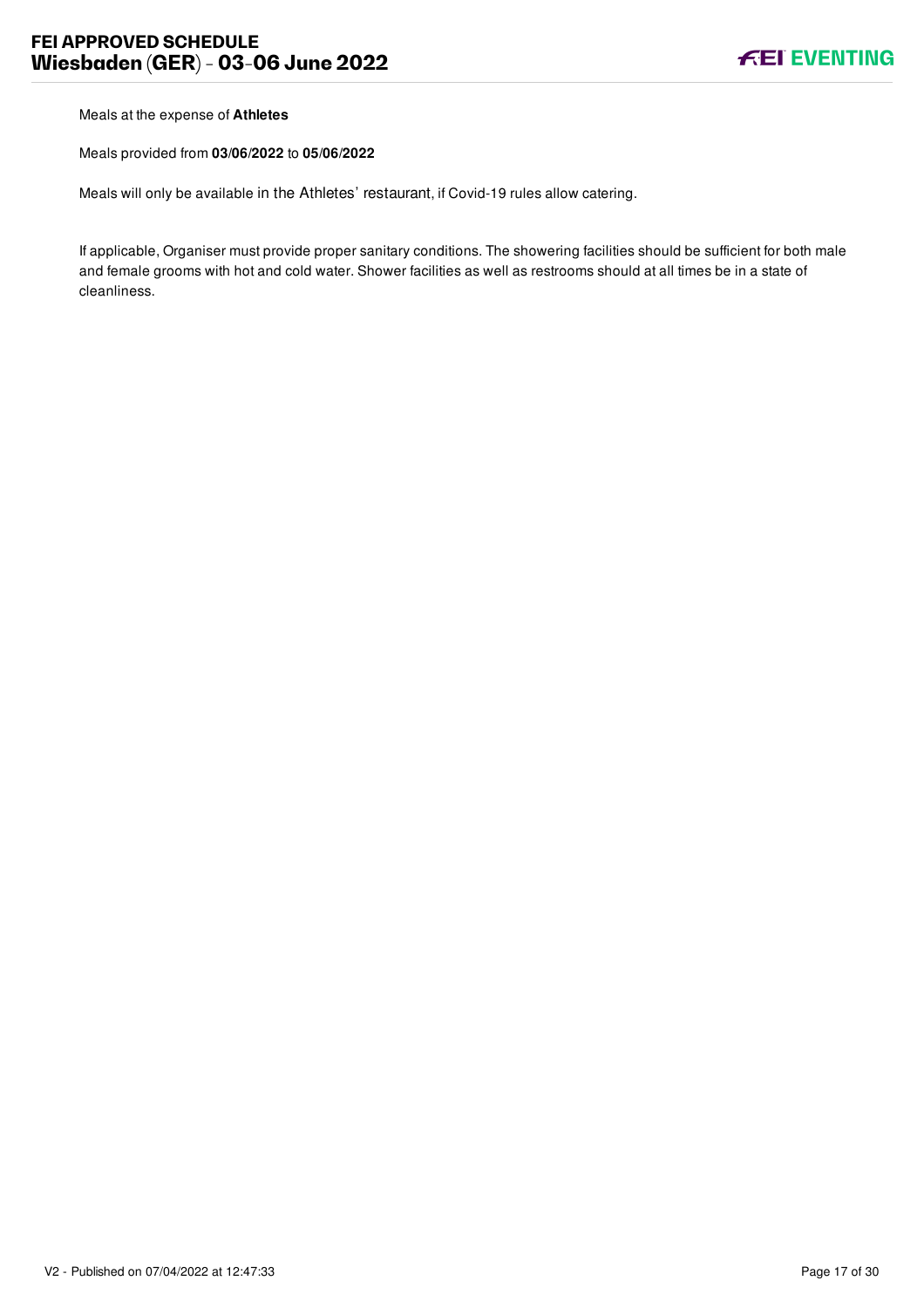# <span id="page-18-0"></span>**XI. LOGISTICAL, ADMINISTRATIVE AND TECHNICAL INFORMATION**

## <span id="page-18-1"></span>**1. DRAWS**

| # | <b>Draw</b><br>name              | Day      | <b>Date</b> | Time  | <b>Additional information</b>                                                                                                                                                                                                                                                                  |
|---|----------------------------------|----------|-------------|-------|------------------------------------------------------------------------------------------------------------------------------------------------------------------------------------------------------------------------------------------------------------------------------------------------|
|   | Draw<br>acc. to<br>Art.<br>533.2 | Thursdav | 02/06/2022  | 18:15 | 1st test – Dressage: by draw<br>2nd test - Jumping: as Dressage<br>3rd test - Cross Country: in reverse order of classification for the best<br>25 % of athletes after Dressage and Jumping test at the end. For the<br>remaining athletes the starting order will be as in the Dressage test. |

## <span id="page-18-2"></span>**2. COMPETITION ARENAS**

|               | Name                        | Width (m) | Length $(m)$ | Type of footing/ground |
|---------------|-----------------------------|-----------|--------------|------------------------|
| Dressage      | Dressage Arena              | 20        | 60           | sand                   |
| Cross-country | <b>Cross Country Course</b> |           |              | grass                  |
| Jumping       | Jumping Arena               | 85        | 145          | sand                   |

## <span id="page-18-3"></span>**3. PRACTICE ARENAS**

| <b>Name</b>    | Width (m) | Length $(m)$ | Type of footing/ground |
|----------------|-----------|--------------|------------------------|
| Jumping Arena  | 25        | 70           | sand                   |
| Dressage Arena | 20        | 60           | sand                   |

## <span id="page-18-4"></span>**4. STABLES**

Size of boxes **3** m x **3** m

An adequate number of stables must be at least 4m x 3m to accommodate the larger Horses.

Horses will be stabled (incl. 1st bedding - straw) on the show grounds from Wednesday, 01/06/2022 to Saturday, 04/06/2022 in mobile boxes on the show grounds (incl. 1st bedding - straw fee). The necessary number of boxes has to be ordered when handing in the entries – the order is binding. If no boxes have been ordered, the OC will reserve one box per horse entered. Only the assigned stables may be used. **It is necessary to state the number of stallions that have to be stabled by closing date of definite entries!**

The Athlete himself has to take care for fodder. Mangers have to be brought along.

One box per Athlete will be reserved.

Power supply has to be ordered and paid for with the entries.

## <span id="page-18-5"></span>**5. SCORING/TIMING PROVIDER**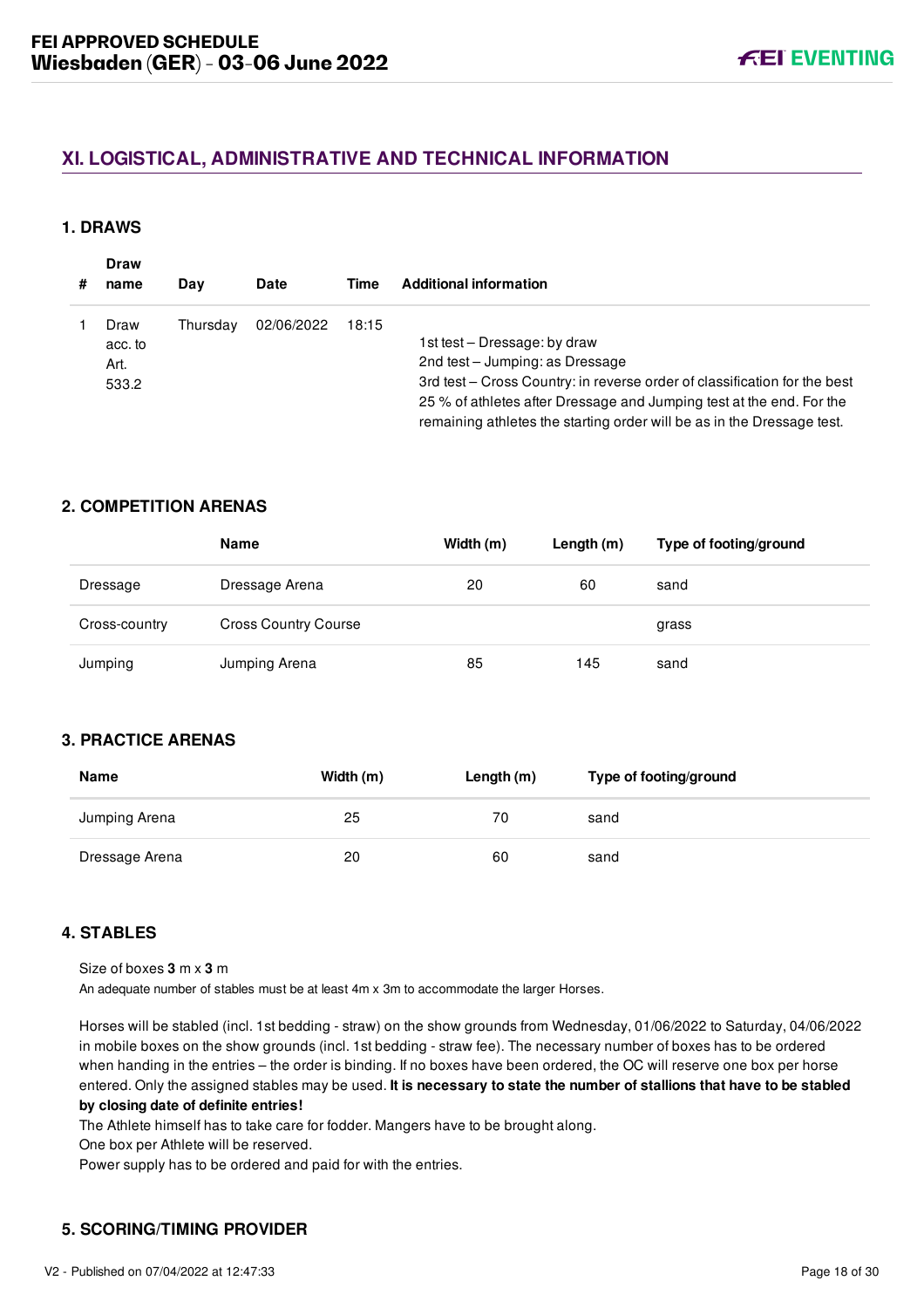# **FEI APPROVED SCHEDULE Wiesbaden (GER) - 03-06 June 2022**

The FEI may require to be provided with real time results data feed of your event according to FEI requirements; in this case, you and your provider will be informed accordingly.

The Scoring and Timing of the Event will be performed by the following FEI Certified Provider: (The list of certified Service Providers is available here: [https://inside.fei.org/fei/your-role/it-services/it-providers/list\)](https://inside.fei.org/fei/your-role/it-services/it-providers/list)

| Name of the company:                                | Rechenstelle GbR      |                       |
|-----------------------------------------------------|-----------------------|-----------------------|
| <b>FEI Certified Service Provider ID</b><br>number: | GU31Y202AKSCH         |                       |
| Contact person at event:                            | Name:                 | PeterJANSSEN          |
|                                                     | <b>FEI ID Number:</b> | 10098496              |
|                                                     | <b>Contact email:</b> | peter@rechenstelle.de |
|                                                     |                       |                       |

Scoring: Rechenstelle GbR: see above Timing: Name of the company: hippo data GmbH FEI Certified Service Provider ID number: GT11V808AKSCH (Jumping) Contact person at Event: Name: Jens Feth FEI ID number: 10081662 Contact email: jf@hippodata.net

## <span id="page-19-0"></span>**6. OTHER TECHNOLOGY/SERVICE PROVIDER(S)**

Will you use other technology/service provider(s) at your Event? **Yes**

| Name of company    | <b>Contact person</b> | FEI ID   | <b>Contact email</b> | <b>Activity / function</b> |
|--------------------|-----------------------|----------|----------------------|----------------------------|
| <b>Makrolog AG</b> | Mechtihild WINK       | 10271593 | $mwink@q-13.de$      | Accreditations             |

## <span id="page-19-1"></span>**7. PRIZE-GIVING CEREMONY**

The owner of the winning horse/pony is invited to the prize-giving ceremony: **Yes**

The athletes required to present themselves for the prize-giving ceremony of each competition are: **all placed athletes**

Athletes riding their horses: **Yes**

## <span id="page-19-2"></span>**8. ADVERTISING ON ATHLETES AND HORSES**

At CI events, and all competitions except for the Nations Cup, athletes are authorised to carry the logo of their personal sponsor in accordance with article 541 of the FEI Eventing Rules.

The Chief Steward will check that the advertising on athletes and horses complies with these Articles.

## <span id="page-19-3"></span>**9. TICKETING**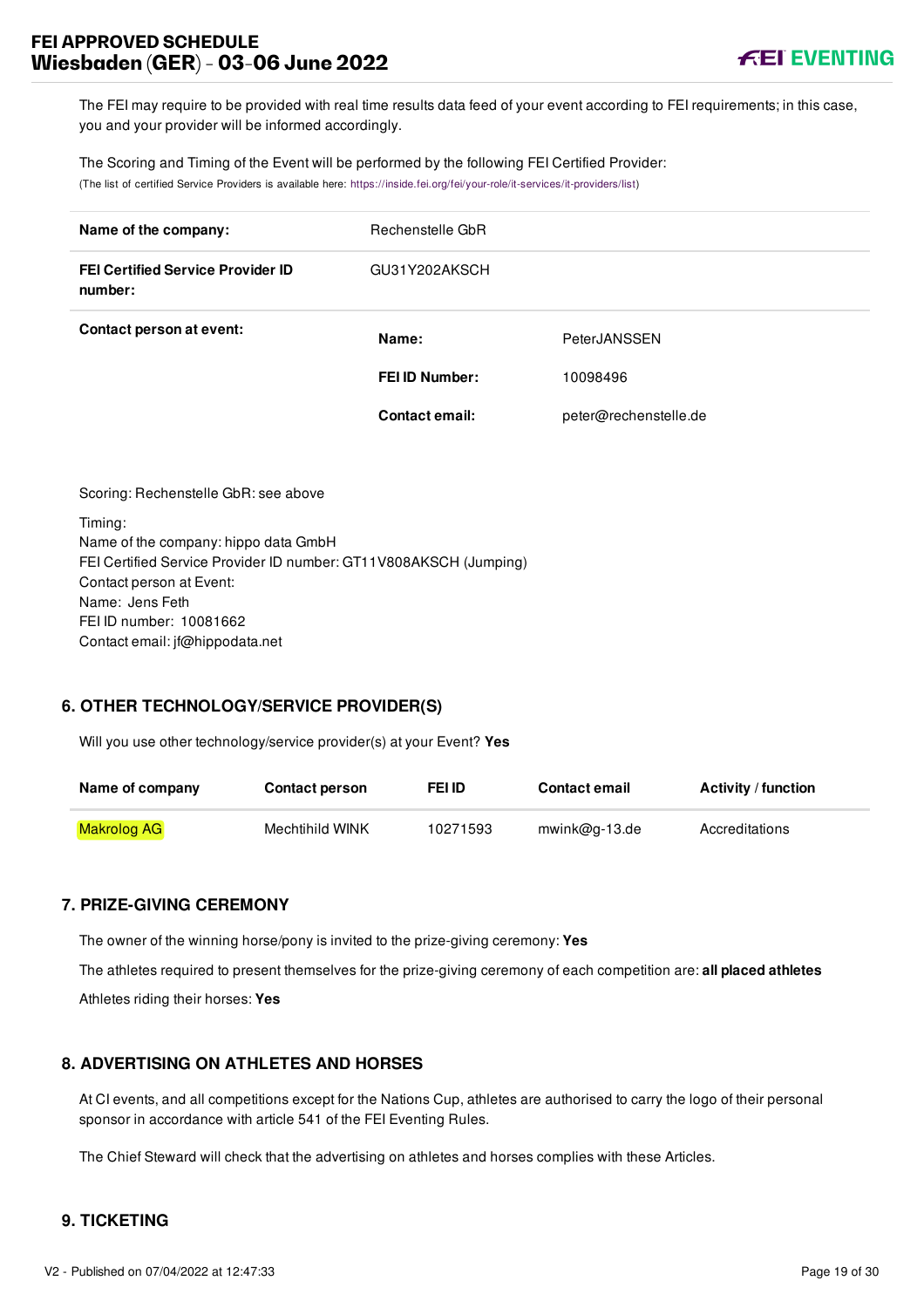Are you selling tickets for spectators to attend your event? **Yes**

**Name of your ticketing provider:** ticketmaster

**Web address to buy tickets:** [www.ticketmaster.de](file:///home/deployer/api-schedules/production/releases/43/symfony/public/www.ticketmaster.de)

## <span id="page-20-0"></span>**10. BETTING**

Betting will be authorised by the Organiser: **No**

## <span id="page-20-1"></span>**11. TRANSPORT REIMBURSEMENT HORSES/PONIES**

Transport expenses to be paid by the Athlete.

## <span id="page-20-2"></span>**12. WELCOME**

The time and date of arrival of athletes, horses and their means of transport must be given to the Organiser in order to facilitate their arrival.

## <span id="page-20-3"></span>**13. LOCAL TRANSPORTATION & ARRANGEMENTS FROM HOTEL TO SHOWGROUNDS**

#### Walking distance: **Not applicable**

Organiser shuttle service available: **Yes**

Public transport available: **Not applicable**

Shuttle Service will be available from the official show hotel (Dorint Pallas Wiesbaden) to show grounds as well from the show grounds to the official lorry parking site.

## <span id="page-20-4"></span>**14. LORRY / CARAVAN FACILITIES**

Lorry or caravan can be parked close to the stables: **No**

Transporters or caravans can be parked approx. 1,4 km (on foot or by bike) or 2,3 km (by car) off the stables. A shuttle service will be made available.

## <span id="page-20-5"></span>**15. SUSTAINABILITY**

Please consider the environment when organising an FEI Event. Please find useful information on FEI Sustainability here: <http://inside.fei.org/fei/your-role/organisers/handbook>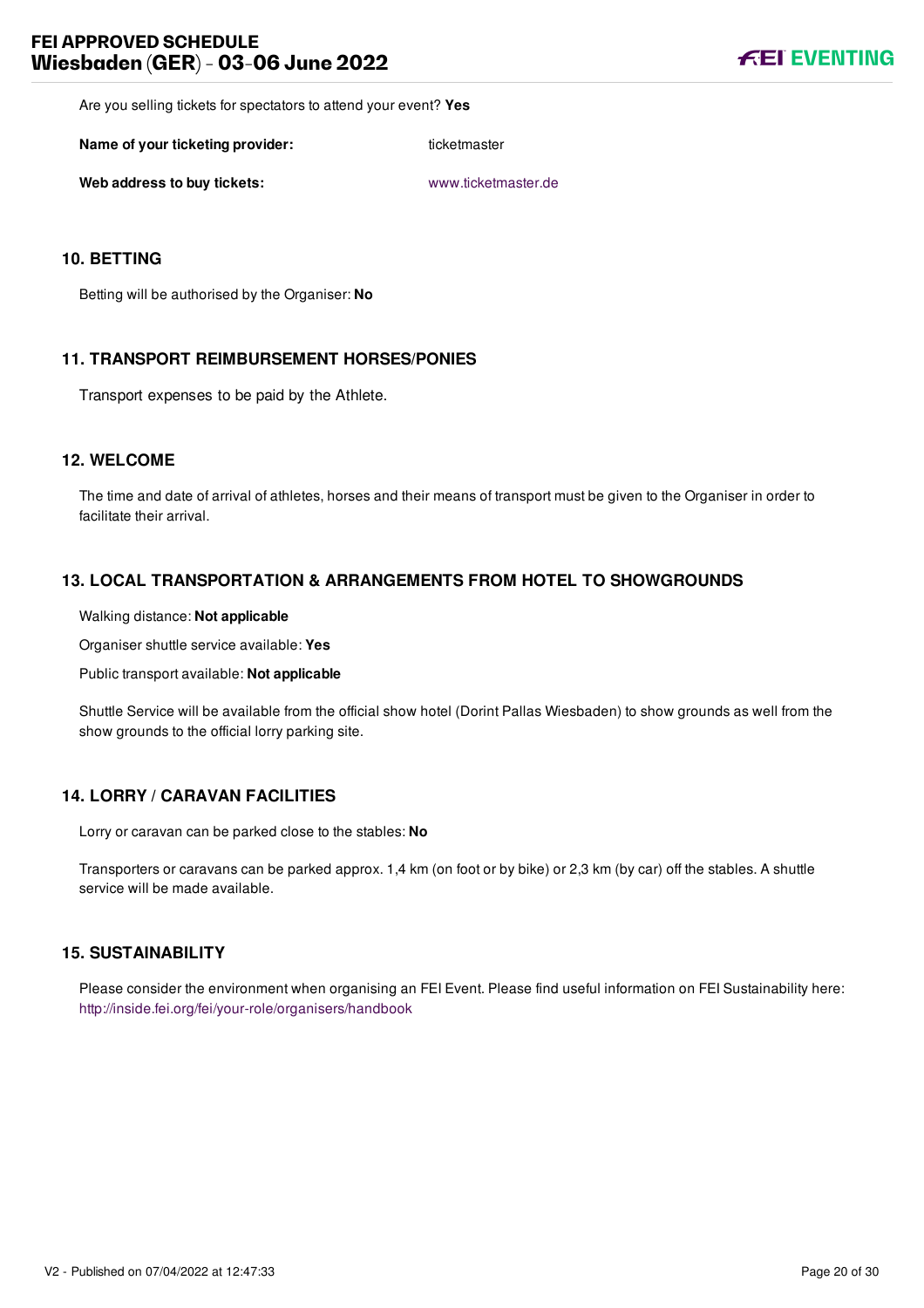## <span id="page-21-0"></span>**XII. VETERINARY MATTERS**

## <span id="page-21-1"></span>**1. CUSTOMS FORMALITIES**

Contact details for Customs Formalities:

| Name:                 | Johannsmann Transport Service GmbH, Internationale Pferdetransporte |  |
|-----------------------|---------------------------------------------------------------------|--|
| Address:              | Hagenort 6 33803 Steinhagen Germany                                 |  |
| Phone:                | +49.5204 890111                                                     |  |
| Fax:                  | +49.5204 890222                                                     |  |
| Email:                | info@johannsmann-pferdetransporte.de                                |  |
| <b>Opening hours:</b> | will be published in the show office                                |  |

Customs and veterinary fees will not be taken over.

## <span id="page-21-2"></span>**2. HEALTH REQUIREMENTS**

#### **GENERAL**

In accordance with the FEI Code of Conduct for the Welfare of the Horse it is imperative that all Horses at FEI Events are physically fit and free from infectious disease before being allowed to compete.

## **ENTRY OF HORSES**

**Required health tests and vaccinations**

./.

#### **Quarantine period**

./.

#### **Specimen Import Licence applied**

./.

Every Athlete is obliged to deliver all necessary health certificates for the transport to the event or identification of the horses before they come into the stables:

a) in case of arrival from an EU member country a health certificate "EQUI-INTRA-IND" according to implementing regulation (EU) 2021/403. From 15th of October 2021 onwards the use of TRACES-NT is mandatory.

b) in case of arrival from a country not belonging to the EU a health certificate "EQUI-X" according to implementing regulation (EU) 2021/403.

A certificate must be done in at least one official language of the country of destination and in one official language of the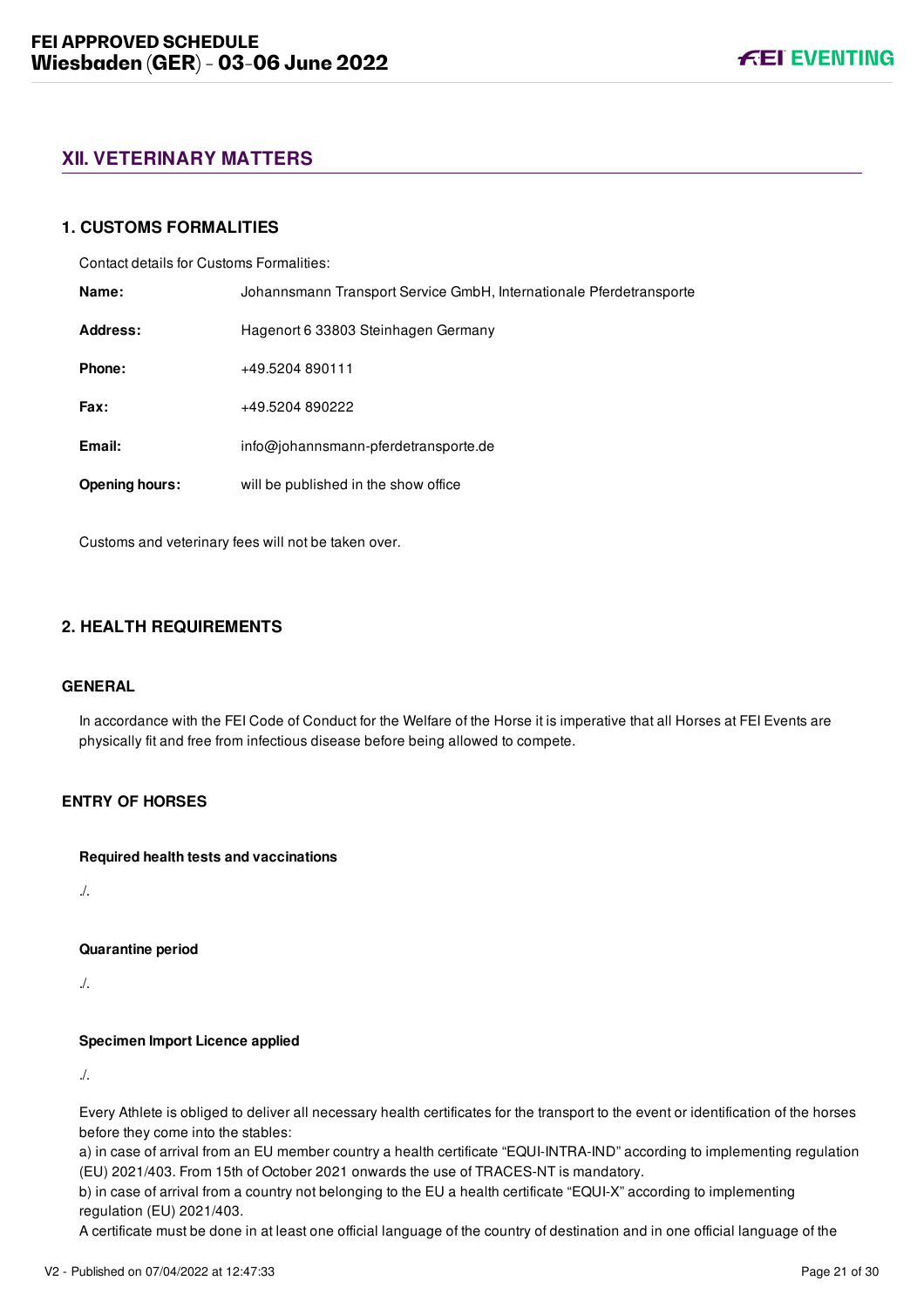# **FEI APPROVED SCHEDULE Wiesbaden (GER) - 03-06 June 2022**



member country. The Athlete must carry with him the original certificate, not a copy.

The organiser sees to it that on the competition site, an official state veterinarian is present to issue the health certificates which are necessary for the transport of the horses to their destination abroad.

In case the OC has entrusted a forwarding agency, the latter is ready to assist regarding the required documents.

Furthermore, questions relating to health requirements for horses can be directed to the veterinary authorities in the country of origin or in Germany.

## <span id="page-22-0"></span>**3. NATIONAL REQUIREMENTS**

In addition to the Rules and Regulations applicable as set out above the following national regulations apply:

• German Animal Welfare Act (Tierschutzgesetz):

www.gesetze-im-internet.de/bundesrecht/tierschg/gesamt.pdf

• German Law concerning Manufacture and Distribution of Medicines (Arzneimittelgesetz):

www.gesetze-im-internet.de/bundesrecht/amg\_1976/gesamt.pdf

• German Animal Health Act (Tiergesundheitsgesetz):

www.gesetze-im-internet.de/tiergesg/TierGesG.pdf

• German Regulation for Animal-Welfare during Transport (Tierschutztransportverordnung):

www.gesetze-im-internet.de/bundesrecht/tierschtrv\_2009/gesamt.pdf

• German Regulation regarding Livestock Transport (Viehverkehrsverordnung):

www.gesetze-im-internet.de/bundesrecht/viehverkv\_2007/gesamt.pdf

• etc.

## <span id="page-22-1"></span>**4. PONIES**

FEI Veterinary Regulations, Chapter IX: For all Pony Events, Ponies must be available for Pony Measurement if requested by the FEI.

## <span id="page-22-2"></span>**5. INJURY SURVEILLANCE**

FEI Veterinary Regulations Chapter VIII: Horses participating in FEI Events are subject to injury surveillance protocols; and in the event of fatality, a post mortem examination.

## <span id="page-22-3"></span>**6. TRANSPORT OF HORSES**

Horses must be fit to travel and be transported in suitable vehicles for the transport of horses. Any government requirements for disease testing and control must be requested well in advance, to ensure that the horse is in compliance by the time of arrival at the border of the country where the Event is taking place. Athletes, or their representatives, have the responsibility to comply with national legislation in both their country of origin and the host nation of the Event. Where necessary athletes must contact local government authorities or veterinary advisors for information regarding animal health requirements and transport legislation. Within the European Union (EU), this includes EU Council Regulation (EC) No 1/2005 concerning the protection of animals during transport within the Member States of the EU.

# <span id="page-22-4"></span>**7. VENUE ARRIVAL INFORMATION & FITNESS TO COMPETE**

## <span id="page-22-5"></span>**7.1 PASSPORTS (FEI GENERAL REGULATIONS ARTICLE 137)**

For all issues relating to FEI Horse Passports/FEI Recognition Cards please contact your National Federation.All Horses competing at FEI Events must be registered with the FEI.FEI Passports or FEI Recognition Cards (for those Horses with a national passport approved by the FEI) are compulsory for FEI Events.NB: Horses entered in CIMs and in CSIP in their country of residence are not required to have an FEI Passport or FEI Recognition Card but must be properly registered with the FEI and identifiable (GRs 137.2).Athletes who do not present a Horse's Passport and/or Recognition Card, or one that is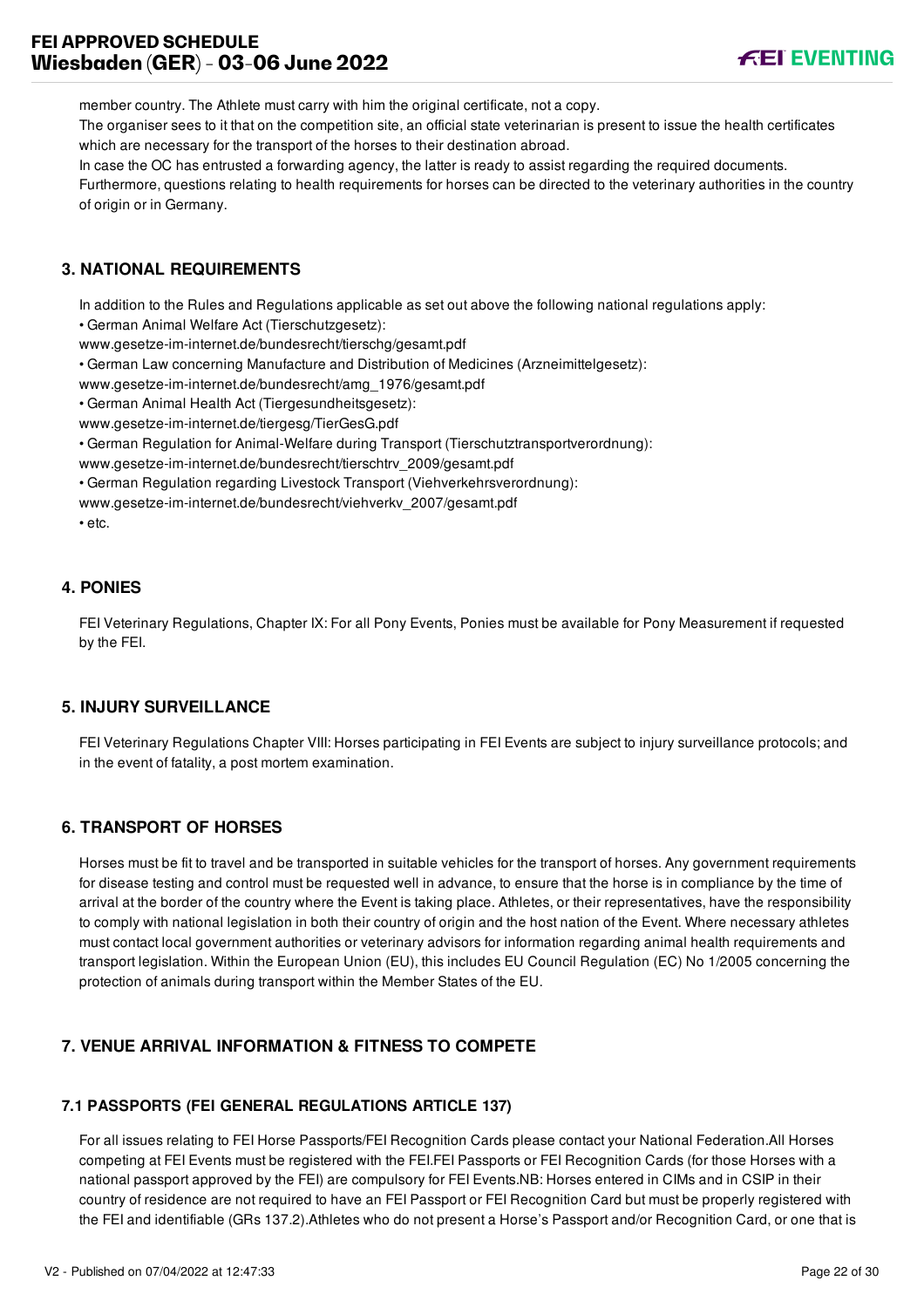not correctly validated or fail to meet other passport requirements will be subject to Sanctions in accordance with Annex VI of the FEI Veterinary Regulations and may not be allowed to compete.NB: for Horses permanently resident in a Member State of the European Union: all Horses must have a national EU passport in compliance with EU Regulations to which a FEI Recognition card is applied. The exception to this being Horses in possession of an FEI passport which has been continually revalidated without interruption.

## <span id="page-23-0"></span>**7.2 VACCINATIONS - EQUINE INFLUENZA (FEI VETERINARY REGULATIONS ARTICLE 1003)**

Horses competing at FEI Events must comply with the requirements for Equine Influenza vaccination in accordance with the Veterinary Regulations and as summarised below.

| Vaccination       | <b>Protocol</b>                                                                                                                                                         | <b>Eligibility to enter venue</b>                                                                                                                      |
|-------------------|-------------------------------------------------------------------------------------------------------------------------------------------------------------------------|--------------------------------------------------------------------------------------------------------------------------------------------------------|
| Primary<br>course | 1st Vaccination: day 0<br>2nd Vaccination: day 21-92                                                                                                                    | May compete 7 days after the 2nd Vaccination                                                                                                           |
| First booster     | Within 7 months of the 2nd<br>vaccination of the Primary Course                                                                                                         | May compete for 6 months $+21$ days after the 2nd vaccination of<br>the Primary Course<br>Must not compete in the 7 days after receiving a vaccination |
| <b>Boosters</b>   | <b>MINIMUM:</b> within one year of previous<br>booster vaccination<br><b>IF COMPETING:</b> must be in the 6<br>months $+21$ days of the booster<br>previous vaccination | Must have been vaccinated within 6 months +21 days before<br>arriving at the Event Must not compete in the 7 days after<br>receiving a vaccination     |

All FEI registered Horses intending to compete at FEI Events (including CIMs) must be vaccinated against Equine Influenza in accordance with these VRs. The exception being if the applicable domestic legislation prevents the use of Equine Influenza vaccines within the relevant territory.

## <span id="page-23-1"></span>**7.3 EXAMINATION ON ARRIVAL (FEI VETERINARY REGULATIONS ARTICLE 1031)**

On arrival at an Event venue, all Horses must undergo an examination by a veterinarian to confirm their identification from their passport and micro-chip ID (where present), their vaccination status and general health. To protect all horses attending events, any Horse with a questionable health status concerning vaccination, disease or other concerns, must be stabled within the isolation facilities provided by the Organising Committee pending a decision on entering the venue. Persons Responsible must fulfil the Horse Health Requirements via the FEI HorseApp in advance of the event which will be checked at the Examination on Arrival.

## <span id="page-23-2"></span>**7.4 HORSE INSPECTIONS (FEI VETERINARY REGULATIONS ARTICLES 1034-1042)**

All Horses will be assessed for their fitness to compete during the Horse Inspection. Any Horse demonstrating questionable fitness may be referred to the Holding Box for further veterinary examination. Horses not deemed fit to compete by the Inspection Panel will not be permitted to compete.

## <span id="page-23-3"></span>**7.5 LIMB SENSITIVITY EXAMINATION (FEI VETERINARY REGULATIONS ARTICLE 1048-1053)**

All Horses are subject to examination under the protocol for abnormal limb sensitivity throughout the period of an Event, including, but not limited to, between rounds and before the Jump Off. Horses may be examined once or on multiple occasions during the Period of an Event.Horses may be selected for examination under the protocol randomly or they may be targeted. All Horses selected to be tested must submit promptly to the examination or are subject to immediate disqualification. There is no obligation to examine any specific number of Horses at an Event.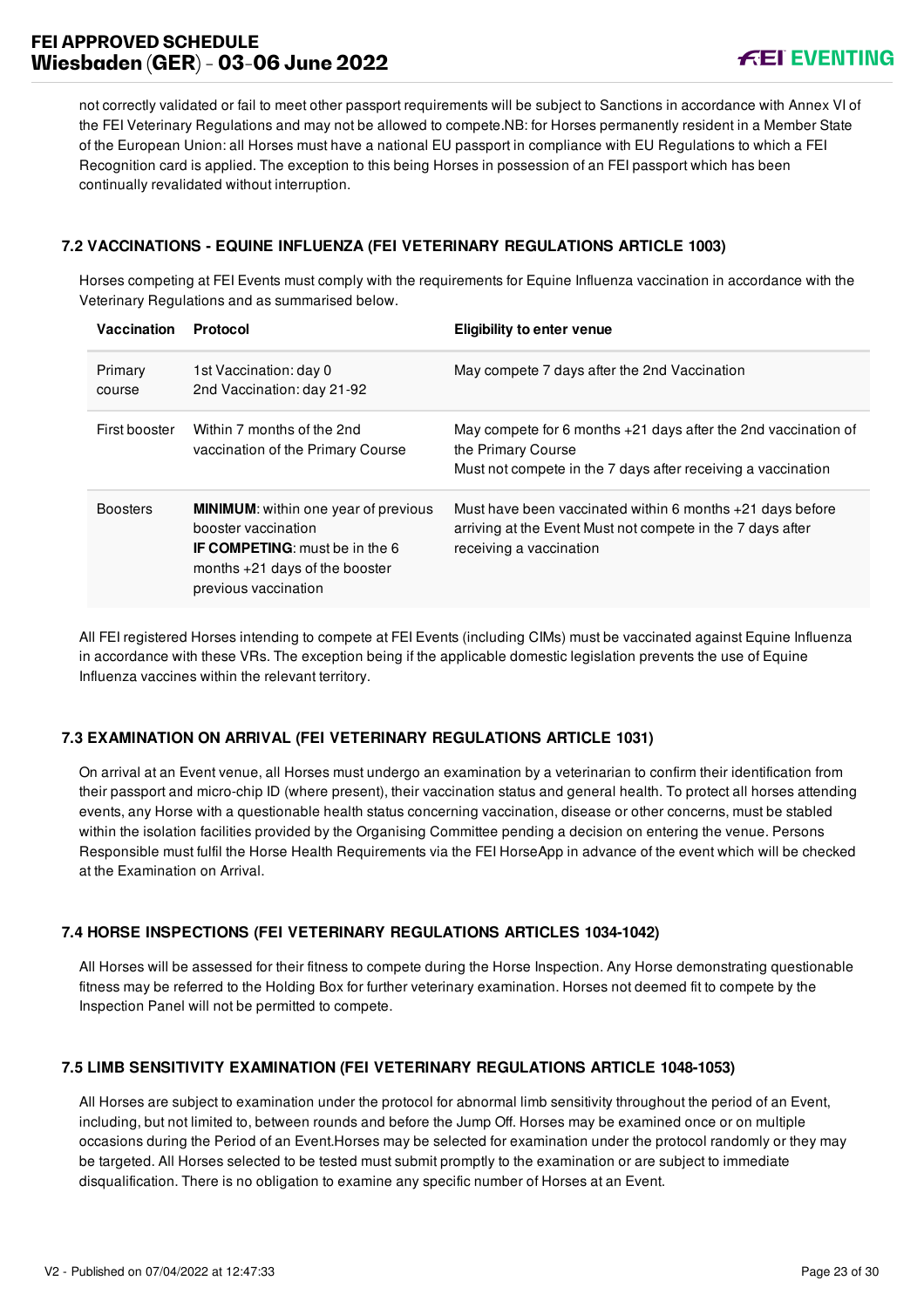# <span id="page-24-0"></span>**8. EQUINE ANTI-DOPING AND CONTROLLED MEDICATION PROGRAMME (EADCMP)**

# <span id="page-24-1"></span>**8.1 SAMPLING (FEI VETERINARY REGULATIONS CHAPTER VII)**

All horses competing at FEI Events may be subject to sampling for the presence of Prohibited Substances in accordance with the Anti-Doping and Controlled Medication Regulations (EADCMRs). Horses may be selected for sampling in accordance with obligatory testing, targeted or random sampling procedures. Refer to FEI Financial Charges for details of fees relating to Equine and Human Anti-Doping program (EADCMP), which OCs/NFs have the right to charge to the athlete (applicable for all FEI events worldwide).

# <span id="page-24-2"></span>**8.2 ELECTIVE TESTING (FEI VETERINARY REGULATIONS ARTICLES 1057 AND 1058)**

Elective Testing may be carried out prior to an Event to check for the presence of prohibited substances. Please refer to <https://inside.fei.org/fei/cleansport/horses>for information and details.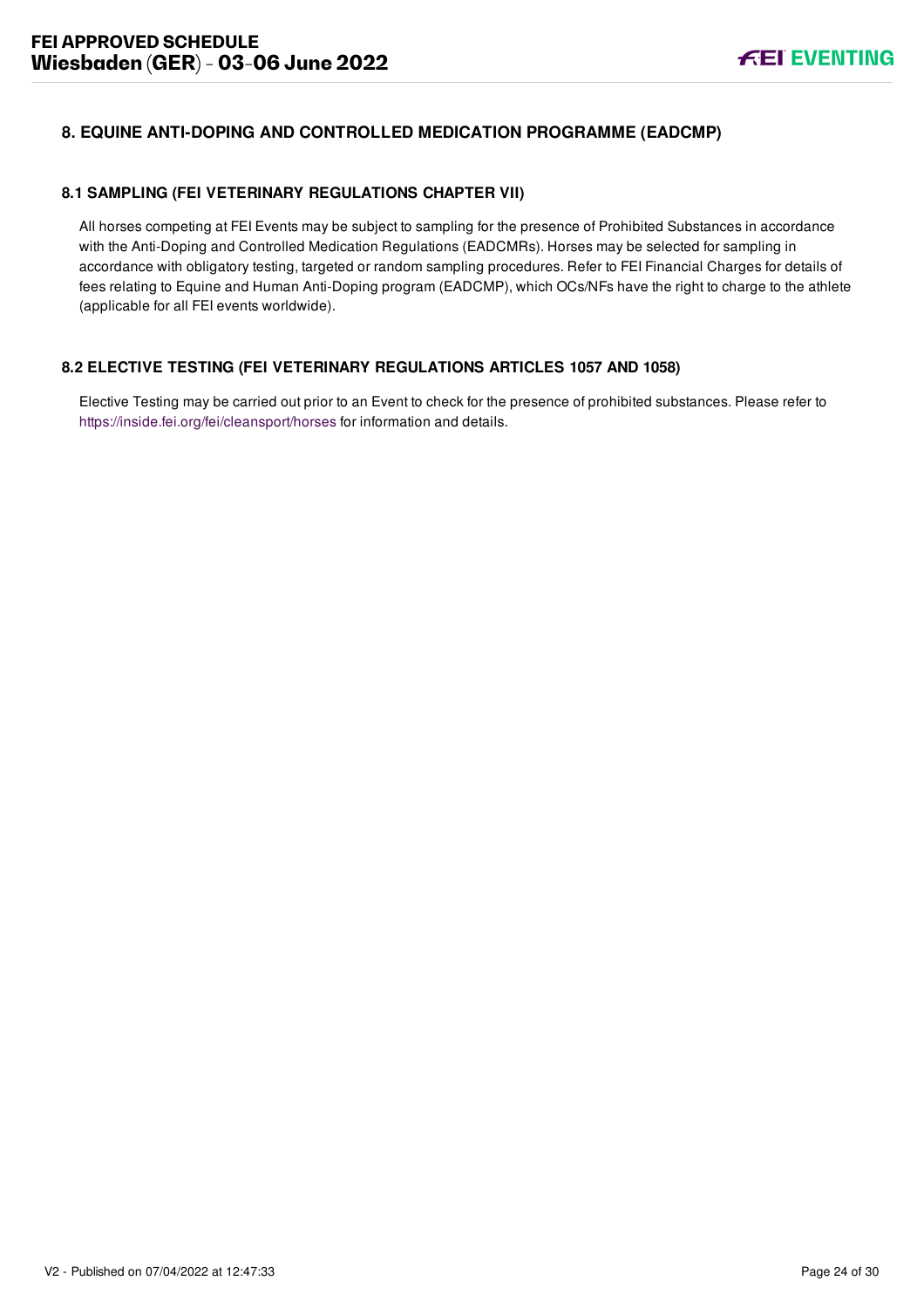# <span id="page-25-0"></span>**XIII. HUMAN ANTI-DOPING**

Athletes can be tested at any FEI Event, by the FEI or by other Anti-Doping Organisations with Testing jurisdiction. Organisers will have the responsibility to provide facilities and staff/volunteers to facilitate such Testing if requested by the FEI as outlined in article 22.3 of the FEIs' Anti-doping Rules for Human Athletes (ADRHA).

The ADRHA rules are published on the FEI's website at [http://inside.fei.org/content/anti-doping-rules.](http://inside.fei.org/content/anti-doping-rules)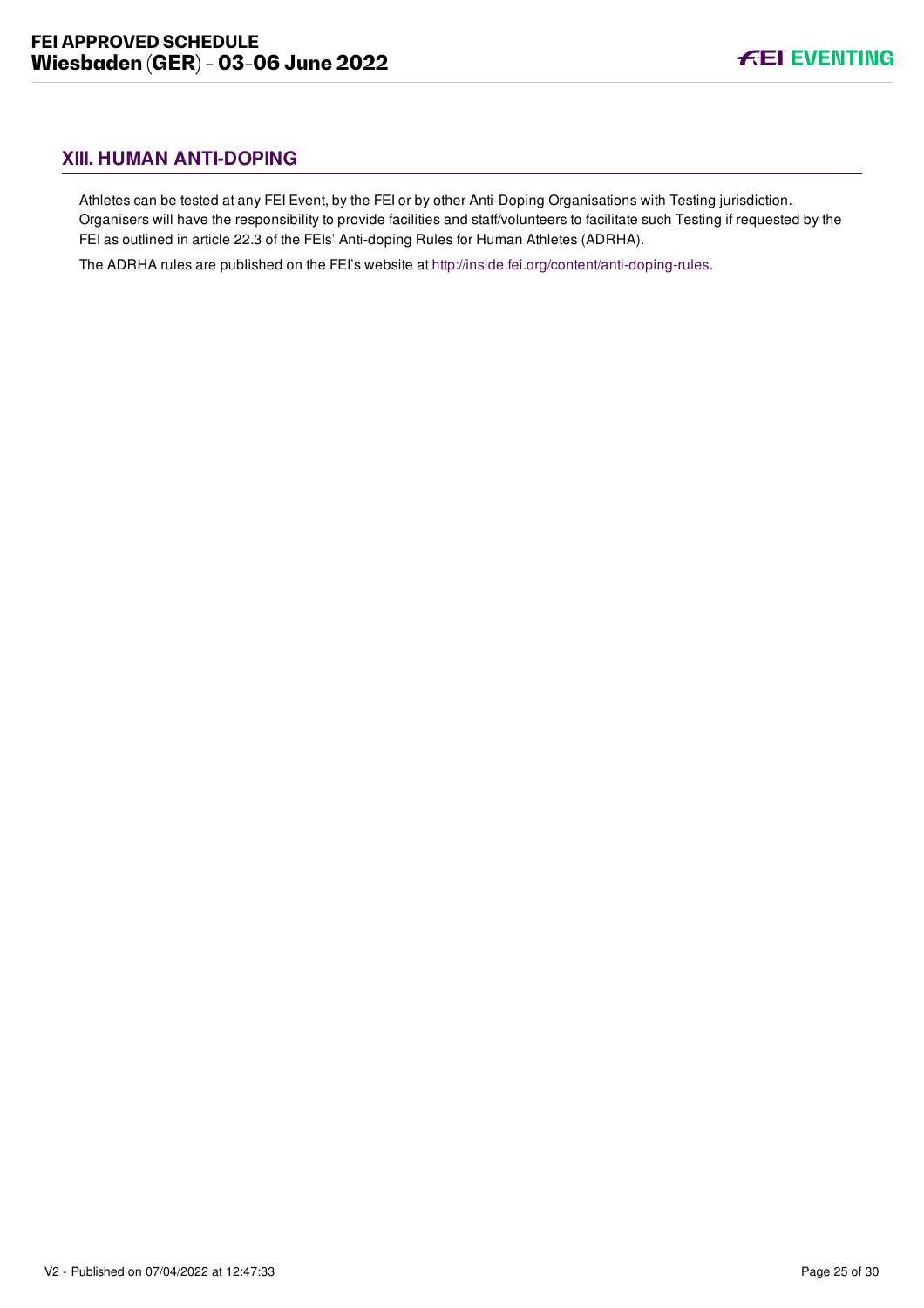# <span id="page-26-0"></span>**XIV. ADDITIONAL INFORMATION**

## <span id="page-26-1"></span>**1. THE FEI POLICY FOR ENHANCED COMPETITION SAFETY DURING THE COVID-19 PANDEMIC**

[The FEI Policy for Enhanced Competition Safety during the Covid-19 Pandemic \("Policy"\) \(https://inside.fei.org/fei/covid-](https://inside.fei.org/fei/covid-19/return-to-play/policy-tools)19/return-to-play/policy-tools) is mandatory and applies for any FEI Event taking place **as of 1 July 2020**. The Policy has been developed based on currently accepted best practices by the WHO and US Center for Disease Control (CDC) and will be continually reviewed and updated as more information becomes available. It is not intended to replace the applicable guidance and policies from domestic government and health authorities, but to supplement their recommendations with sport specific considerations.

The OC shall submit the risk assessment and mitigation plan (including name and contact details of the person in charge) to the FEI as an annex to the Event Schedule, **at the latest ten (10) working days before the event's deadline for Definite Entries**.

Events for which the FEI has not received the documented risk assessment and mitigation measures plan in accordance with article 2.1.g) of the Policy **will be removed from the FEI calendar** in accordance with Article 112.3 of the FEI General Regulations.

#### ASSUMPTION OF RISK / WAIVER OF LIABILITY

In consideration of being allowed to participate in the Event and related activities, all Participants (as defined in the Policy) acknowledge, appreciate, and agree that:

- 1. Participation includes possible exposure to and illness from infectious diseases including but not limited to COVID-19. While particular rules and personal discipline may reduce this risk, the risk of serious illness and death does exist; and,
- 2. The Participants knowingly and freely assume all such risks, both known and unknown, even if arising from the negligence of the OC or others, and assume full responsibility for their participation; and,
- 3. The Participants willingly agree to comply with the stated and customary terms and conditions for participation as regards protection against infectious diseases. If, however, a Participant observes any unusual or significant hazard during his/her presence or participation, the Participant will remove himself/herself from participation and bring such to the attention of the nearest official immediately; and,
- 4. The Participants, for themselves and on behalf of their heirs, assigns, personal representatives and next of kin, HEREBY RELEASE AND HOLD HARMLESS THE OC AND THE FEI, their officers, officials, agents, and/or employees, other participants, sponsoring agencies, sponsors, advertisers, and if applicable, owners and lessors of premises used to conduct the event ("RELEASEES"), WITH RESPECT TO ANY AND ALL ILLNESS, DISABILITY, DEATH, or loss or damage to person or property, WHETHER ARISING FROM THE NEGLIGENCE OF RELEASEES OR OTHERWISE, to the fullest extent permitted by law.

The Participants confirm to have read this release of liability and assumption of risk agreement, fully understand its terms, understand that they have given up substantial rights.

## <span id="page-26-2"></span>**2. MEDICAL INFORMATION FORM FOR ARMBANDS**

## Declaration of medical condition

Athletes with medical conditions that may be relevant in the case of a medical emergency are responsible, at every Event when riding, for wearing a medical data carrier\* from a system provider able to communicate information at least in English. Alternatively (and at the minimum) a medical armband of good quality can be used. Athletes who chose to wear an armband [should download and fill the form available for this purpose on the FEI's website http://inside.fei.org/fei/your](http://inside.fei.org/fei/your-role/officials/eventing/forms)role/officials/eventing/forms.

*\* Medical data carrier (also called "medical identification tag"): small emblem or tag worn on a bracelet, neck chain, or on the clothing, intended to alert paramedics/physicians/ first responders that the wearer has an important medical condition.*

Conditions that are relevant include recent head injury, serious past injuries/surgery, chronic health problems such as diabetes, long-term medications and allergies. If in doubt, the athlete should discuss this with his own treating physician."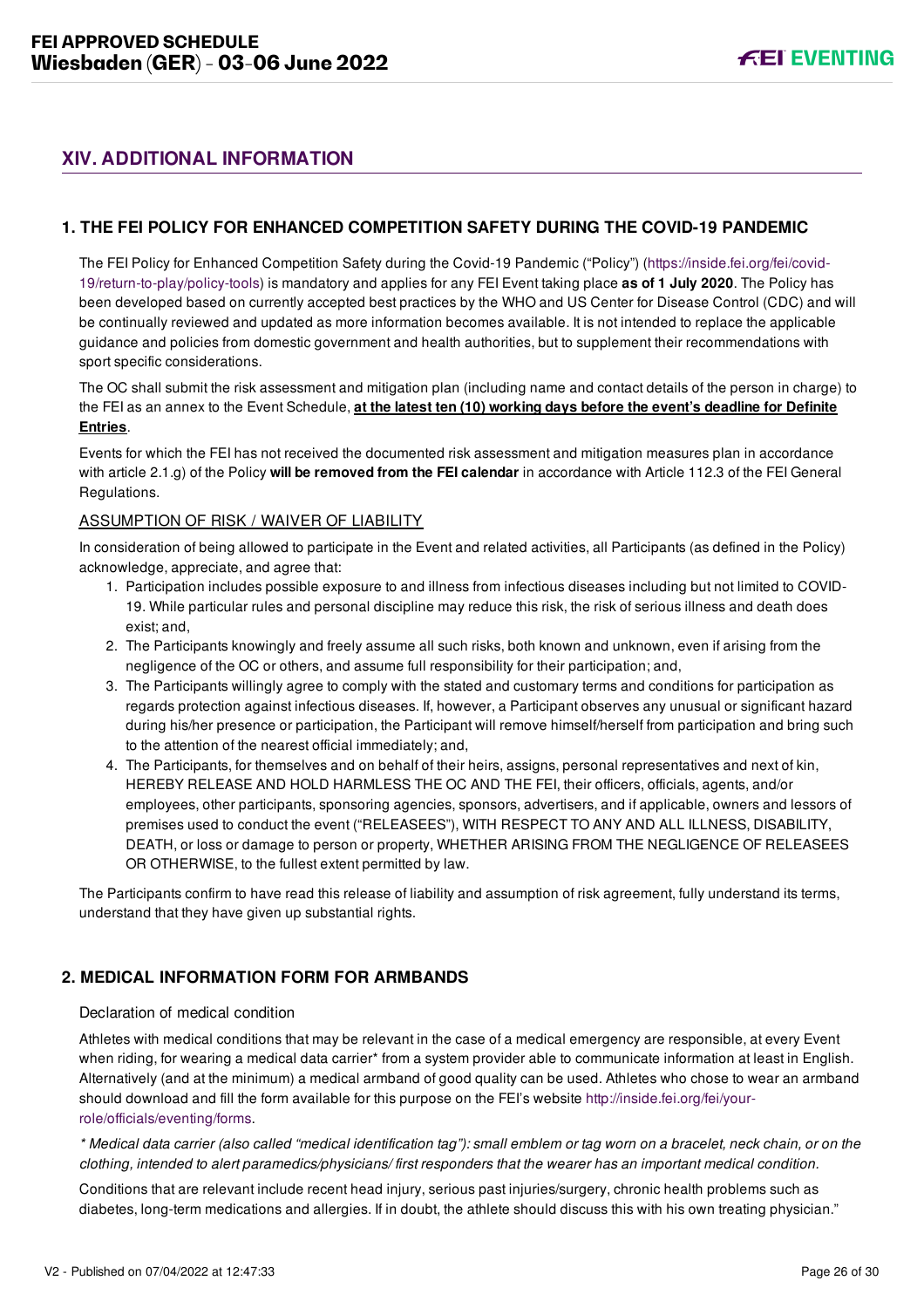## <span id="page-27-0"></span>**3. INSURANCES AND NATIONAL REQUIREMENTS**

Equestrian sports involve inherent dangerous risks. To the greatest extent permitted by law, the FEI and the FEI Event Organiser shall NOT be liable for any damages relating to loss of property or injury of any kind to Athletes, Owners, Support Personnel or Horses at or in connection with an FEI Event and the FEI expressly excludes all such liability.

## <span id="page-27-1"></span>**3.1 ATHLETES, OWNERS AND SUPPORT PERSONNEL**

#### **3.1.1 Personal accident and health insurance**

It is your responsibility as an Athlete/Owner/ Support Personnel to ensure that you have adequate personal accident insurance in place to cover your participation at FEI Events and in particular to insure against any personal injury or medical expenses arising from an accident, injury or illness which may occur at a FEI Event.

You should check with your National Federation to confirm if your National Federation's insurance policy (if any) covers personal accidents and/or illnesses, which may occur when you are attending at/participating in FEI Events.

If your National Federation does not have a personal accident/health insurance policy or if the National Federation's insurance policy does not cover personal accident or health claims, then you should obtain your own personal accident and health insurance policy to cover your attendance/participation at FEI Events.

#### **3.1.2 Press equipment**

Press equipment and other items left in the Press workroom, Press lockers, the Press Tribune or anywhere on the showgrounds are left entirely at the owner's risk. The Organising Committee does not accept any responsibility for any loss or damage to such equipment or items. Members of the Press are advised not to leave any equipment or personal items unattended.

#### **3.1.3 Personal property insurance**

You should also ensure that you are insured against property loss, theft or damage, which may occur at an FEI Event.

Again, the advice is to check with your National Federation to confirm if they have an insurance policy in place, which would cover you in case of such property loss, theft or damage. If not, then you should obtain your own personal property insurance to cover such situations.

### <span id="page-27-2"></span>**3.2 ATHLETES AND OWNERS**

#### **3.2.1 Third party liability insurance**

As an Athlete/Owner you are personally responsible for damages to third parties caused by you, your employees, Support Personnel, your agents or your Horses. You are, therefore, strongly advised to take out third-party liability insurance providing full coverage in relation to FEI Events at home and abroad, and to keep the policy up to date.

The FEI and the Organiser will NOT be responsible for any damage caused to third parties by you, your employees, Support Personnel, your agents or your Horses.

#### **3.2.2 Additional liability information**

The organizer declines any liability for property or pecuniary damage which may happen to visitors, athletes, grooms and horse owners through slight negligence of the organizer, his delegates or his assistants. The OC is liable in case of intent, gross negligence as well as in case of injury to life, body or health and in further cases the OC is liable for compelling legal liability acc. to the legal requirements.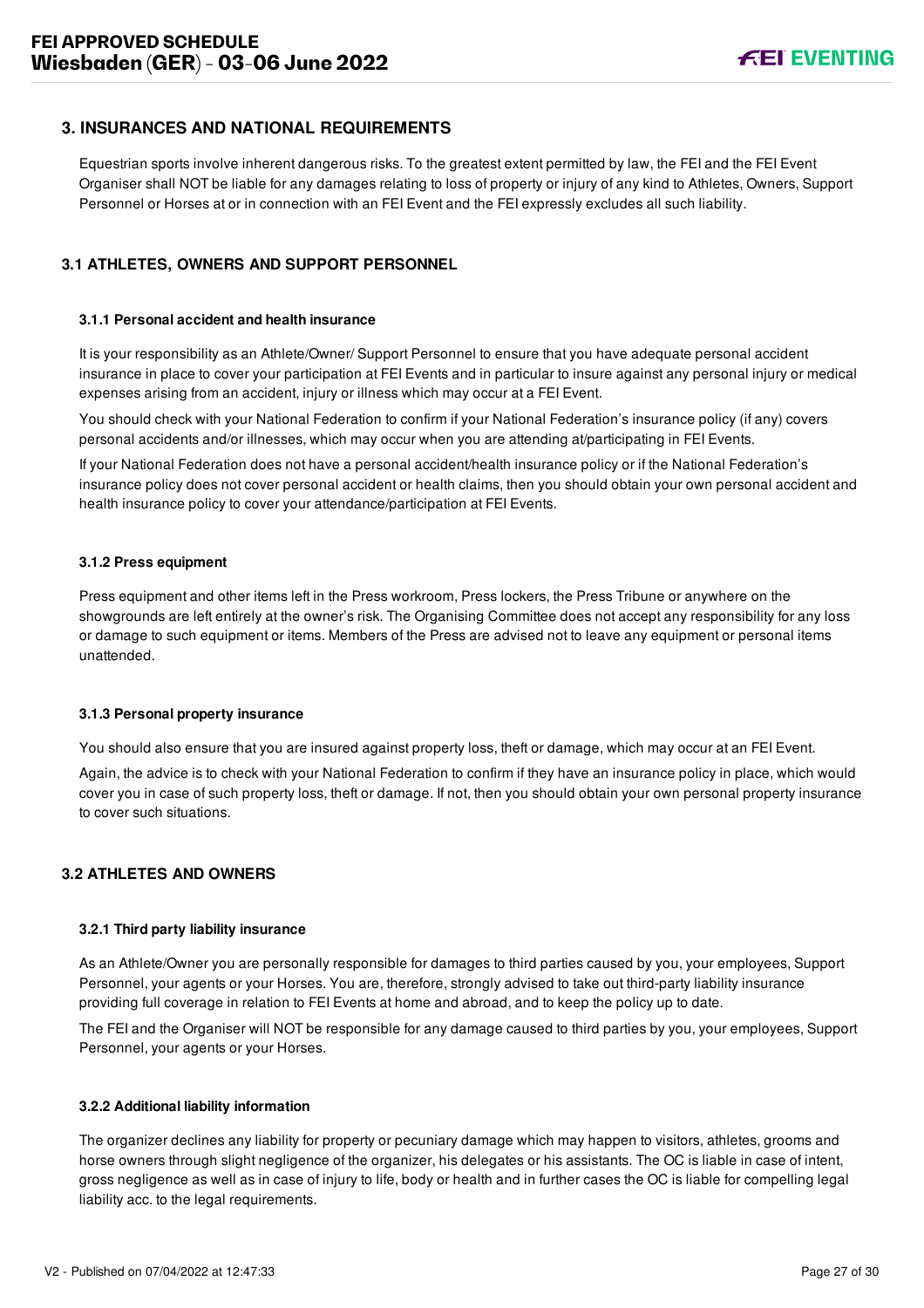#### **3.2.3 Horse insurance**

As an Owner you should ensure that your Horses are adequately insured against any injuries or illnesses they may sustain while participating at a FEI Event.

## <span id="page-28-0"></span>**4. PROTESTS / APPEALS**

To be valid, all Protests and Appeals must be made in writing and accompanied by a deposit of CHF 150.- or equivalent, as [mentioned in the FEI General Regulations \(Art. 161-162\) available at the following link: https://inside.fei.org/content/general](https://inside.fei.org/content/general-regs-statutes)regs-statutes.

## <span id="page-28-1"></span>**5. DISPUTES**

In the event of any discussion concerning the interpretation of the schedule (in translated languages), the English version will be decisive.

## <span id="page-28-2"></span>**6. MODIFICATION TO SCHEDULE**

In exceptional circumstances, together with the approval of Chefs d'Equipe, host NF delegate, if any, and the Ground Jury, the Organiser may change the schedule in order to clarify any matter arising from an omission or due to unforeseen circumstances. Any such changes must be notified to all athletes and officials as soon as possible and they must be reported to the FEI Secretary General by the Technical Delegate.

## <span id="page-28-3"></span>**7. ADDITIONAL INFORMATION FROM THE ORGANISER**

#### **7.1 GERMAN SHOW RULES**

The OC acknowledges that para 1.4 LPO (German Show Rules) is binding for international events in Germany. **7.2 TIMETABLE**

The times stated under "VIII. TIMETABLE" are subject to alterations.

#### **7.3 FEI-PASSPORTS**

Horses entered in CIMs (CCI1\*-Intro/CCI2\*-S&L/CCI3\*-S&L/CCIP1/CCIP2) in their country of residence are not required to have an FEI Passport or FEI Recognition Card but must be properly registered with the FEI and identifiable (GRs 137.2).

#### **7.4 GERMAN ANIMAL WELFARE ACT**

According to paragraph 6 of the German Animal Welfare Act, trimming the vibrissae around eyes and muzzle as well as clipping or cutting the hairs inside the ears of horses are prohibited.

#### **7.5 DATA PROTECTION BASIC REGULATION**

With the entry declaration the athlete agrees that the show organizers are permitted to save their data and uses photos and film footages made at the event of the athlete for publications.

#### **7.6 DOGS**

All dogs must be leashed and affixed to a human or stationary object on the whole show ground, the cross country course and in the stable area. Violation of this rule will incur a fine of CHF 100 per offence and, in case of a repeated offence at the Event, may lead to exclusion from the Venue (Art. 109.13 General RG).

#### **7.7 INFORMATION ON COVID19**

FEI: see Covid-19 Frequently Asked Questions (FAQs): https://inside.fei.org/fei/covid-19/faqs

NF GER: see "Coronavirus: "Impact on Equestrian Sport" (Auswirkungen auf den Pferdesport): https://www.pferdaktuell.de/coronavirus

#### **7.8 HYGIENE MEASURES IN CONNECTION WITH THE EHV-1**

For all measures in place at the time of the Event, please refer to: https://inside.fei.org/fei/ehv-1.

## **7.9 GENERAL AND SPECIAL REGULATIONS**

By handing in the entries, each owner and person responsible and by participating in the event, every Athlete submits to the General and Special Regulations valid for the event and to the orders of the show direction.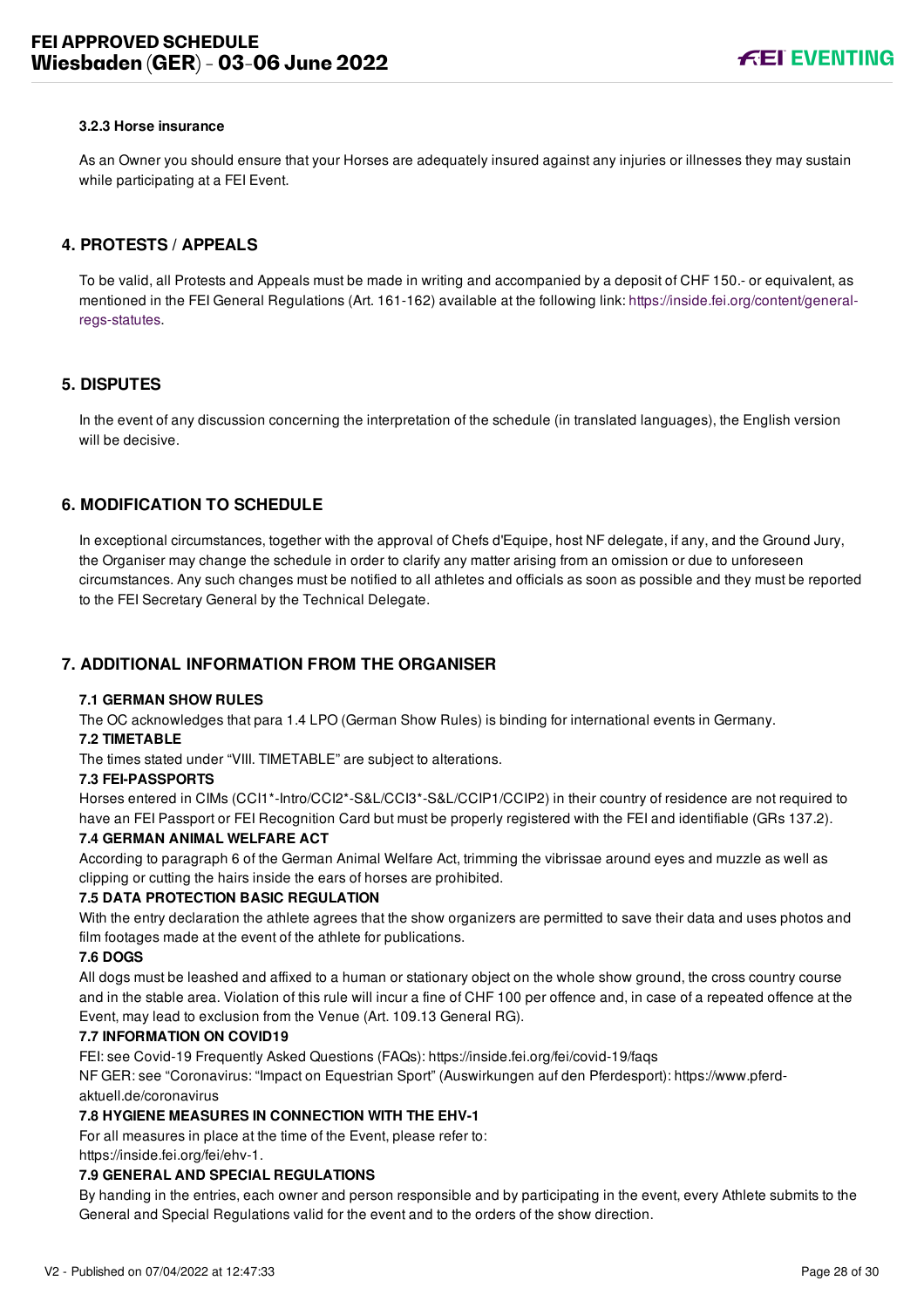#### **7.10 HORSES**

Horses must not leave the stables without identification number.

## <span id="page-29-0"></span>**8. MINIMUM AGE LIMITATION**

| Level       | <b>Athletes</b> | <b>Horses</b> |
|-------------|-----------------|---------------|
| $1^*$       | 12 <sup>°</sup> | 5             |
| $2^*$       | 14              | 6             |
| $3^*$       | 16              | 6             |
| $4^*$       | 18              | 7             |
| $5* + CH4*$ | 18              | 8             |

## <span id="page-29-1"></span>**9. PRIZE MONEY DISTRIBUTION**

## **IMPORTANT**

**The total amount of prize money shown for each Competition in the schedule must be distributed. (FEI General Regulations articles 127 and 128)**

The value of the **1st prize must not exceed 1/3 of the total prize money** distributed for the competition. The minimum number of prizes offered for each competition must be allocated on the basis of one prize for every commenced four Athletes, with a minimum of five prizes.

#### **DEDUCTIONS FROM PRIZE MONEY AT COMPETITIONS**

**Full details of any deductions from prize money must be outlined in the schedule. This includes government taxes. If it is necessary for Organisers to deduct such taxes, they must provide participants with an official form indicating the amount of tax deducted.**

**The tax form must be provided to the athletes upon arrival and returned to the Organiser prior to departing.**

#### **Distribution of Prizes and Indemnities**

All prize money and all prizes in kind rewarded instead of prize money as well as reimbursements (e. g. transport charges, travelling expenses) will be distributed acc. to FEI-RG Art. 127/128 following the last competition at the latest. Settlement will be done per athlete. Depending on the agreement with the horse owner, each athlete binds himself to pass on to the horse owners the prize money or prizes in kind rewarded instead of prize money. The organizer is allowed to deduct possibly outstanding debts of the athlete. Acc. to § 50a EstG this also applies to foreign horse owners. Taxes are due on prize money as well as on prizes given in kind instead of prize money and on reimbursements. As a rule, the deduction (based on the amount received per day) is 0 % on amounts up to and including 250 EUR, 15 % plus solidarity surcharge (currently 0,82 % on the prize money or 5,5 % on the amount of tax deduction) on amounts above 250 EUR.Travelling expenses being taken over or reimbursed are only regarded as revenues if they exceed the actual costs and the reimbursement for additional meal allowances acc. to § 4 Abs. 5 Satz 1 Nr. 5 EstG. The tax deduction has to be certified on demand. Those foreign athletes being exempted from tax deduction are kindly asked to submit an exemption certificate either with the entry or on the first show day at the latest. Every athlete himself is responsible for the correctness of the details he submits.

If Athletes have to be placed equally, the money value of possible prizes in kind (e. g. a car) is divided accordingly.